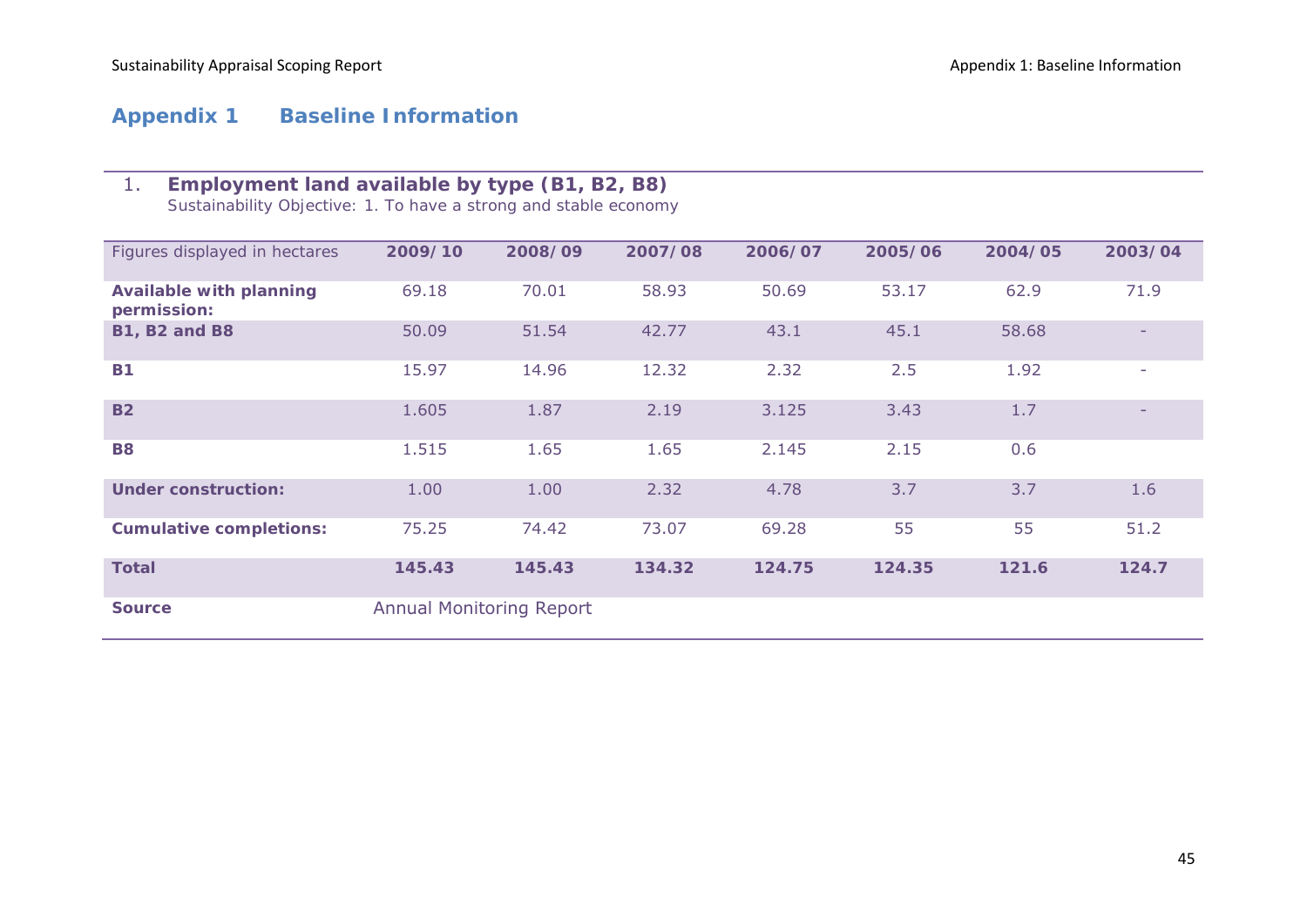#### 2. **Percentage of enterprises in knowledge intensive services**  *Sustainability Objective: 1. To have a strong and stable economy*

|            | 2009  |
|------------|-------|
| Percentage | 27.6% |

| <b>Source</b> |
|---------------|
|---------------|

#### **Quality of Life Report, Warwickshire County Council**

| 3.<br>Amount of floor space developed for employment by type (B1, B2, B8)<br>Sustainability Objective: 1. To have a strong and stable economy |            |                                                    |                          |              |                          |               |
|-----------------------------------------------------------------------------------------------------------------------------------------------|------------|----------------------------------------------------|--------------------------|--------------|--------------------------|---------------|
| Sqm (ha)                                                                                                                                      | 2009/10    | 2008/09                                            | 2007/08                  | 2006/07      | 2005/06                  | 2004/05       |
| <b>B1</b>                                                                                                                                     | 2,315      | 1,349                                              | 6,898                    | 9,671        | 14,339                   | 19,370        |
| <b>B2</b>                                                                                                                                     | ٠          | -                                                  | $\overline{\phantom{a}}$ | $\sim$       | 1,140                    | 1,500         |
| <b>B8</b>                                                                                                                                     | -          | -                                                  | $\qquad \qquad$          |              | 34,415                   | 1,260         |
| <b>B1, B2, B8</b>                                                                                                                             | ۰          | 3,145                                              | 985                      | 4,103        | $\overline{\phantom{a}}$ |               |
| <b>Completed</b>                                                                                                                              | 2,315(0.3) | 4,494 (1.35)                                       | 7,883(1.6)               | 13,774(3.31) | 49,894<br>(11.51)        | 22,130 (3.45) |
| <b>Source</b>                                                                                                                                 |            | Annual Monitoring Report, Warwick District Council |                          |              |                          |               |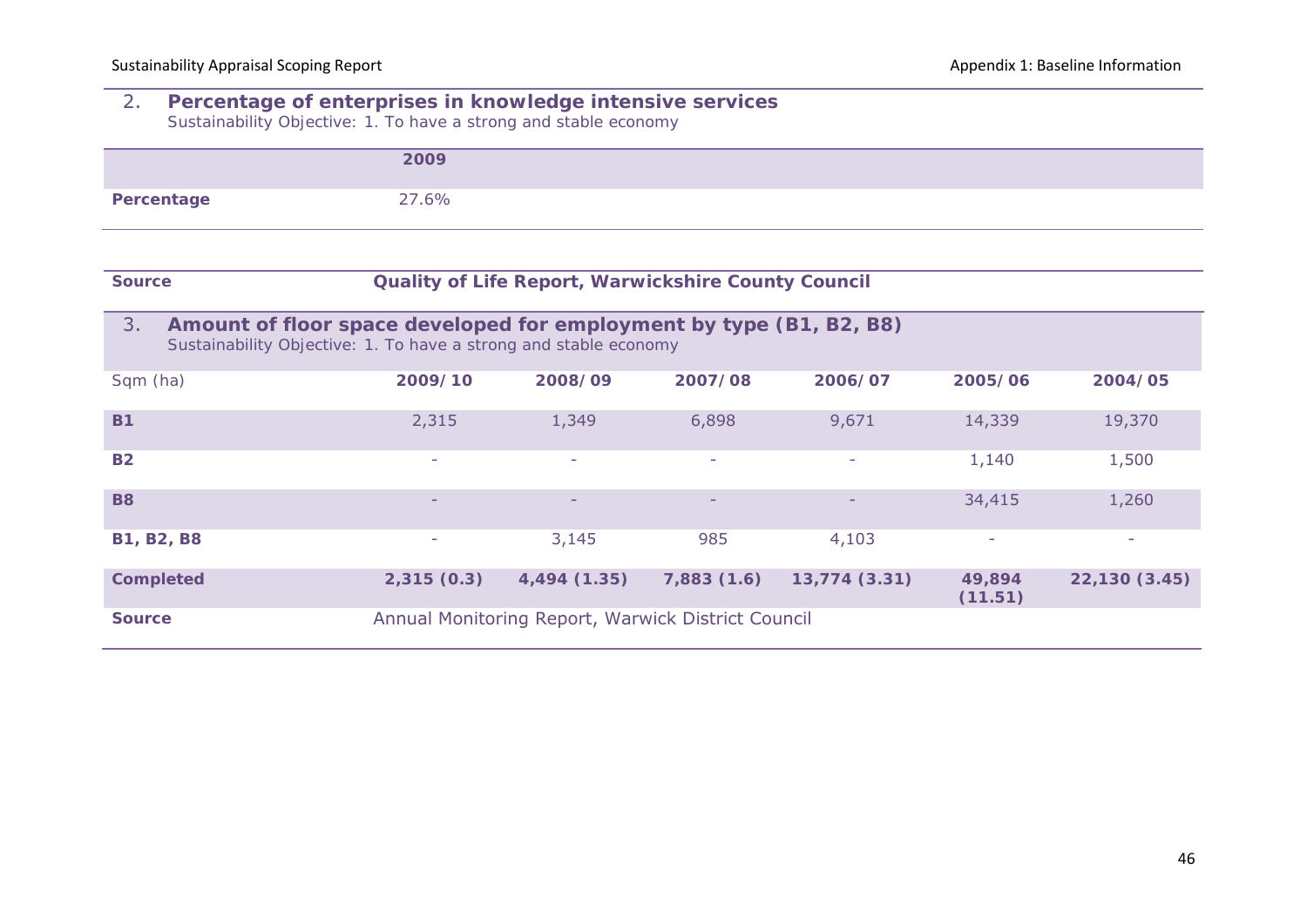## 4. **Unemployment in Warwick District**

*Sustainability Objective: 1. To have a strong and stable economy*

| Month/Year               | <b>Jan 2011</b> | <b>Jan 2010</b>                             | <b>Jan 2009</b> | <b>Jan 2008</b> | <b>Jan 2007</b> | <b>Jan 2006</b> |
|--------------------------|-----------------|---------------------------------------------|-----------------|-----------------|-----------------|-----------------|
| Actual (% of population) | $2,116(2.3\%)$  | $2,612(2.8\%)$                              | $2,130(2.5\%)$  | $1,286(1.4\%)$  | $1,540(1.8\%)$  | $1,279(1.4\%)$  |
| Month/Year               | <b>Jan 2005</b> | <b>Jan 2004</b>                             | <b>Jan 2003</b> | <b>Jan 2002</b> | <b>Jan 2001</b> | <b>Jan 2000</b> |
| Actual (% of population) | $1,066(1.2\%)$  | $1,257(1.4\%)$                              | $1,332(1.6\%)$  | $1,272(1.5\%)$  | 1,386 (1.7%)    | $1,514(2.0\%)$  |
| <b>Source</b>            |                 | <b>Office for National Statistics/NOMIS</b> |                 |                 |                 |                 |

# 5. **New business registrants per annum (Dec to Dec)**

*Sustainability Objective: 1. To have a strong and stable economy*

| Year            | 2010                    | 2009 | 2008                                                                                     | 2007 | 2006 | 2005 |
|-----------------|-------------------------|------|------------------------------------------------------------------------------------------|------|------|------|
| Registrants     | 456                     | 625  | 795                                                                                      | 640  | 520  | 495  |
| Year            | 2004                    | 2003 | 2002                                                                                     |      |      |      |
| Registrants     | 535                     | 535  | 560                                                                                      |      |      |      |
| <b>Comments</b> | (Source WCC QofLR/ ONS) |      | PLEASE NOTE: Up to 2008 this was the number of business start ups from VAT registrations |      |      |      |
| <b>Source</b>   |                         |      | Office for National Statistics - Revenue Services, Warwick District Council              |      |      |      |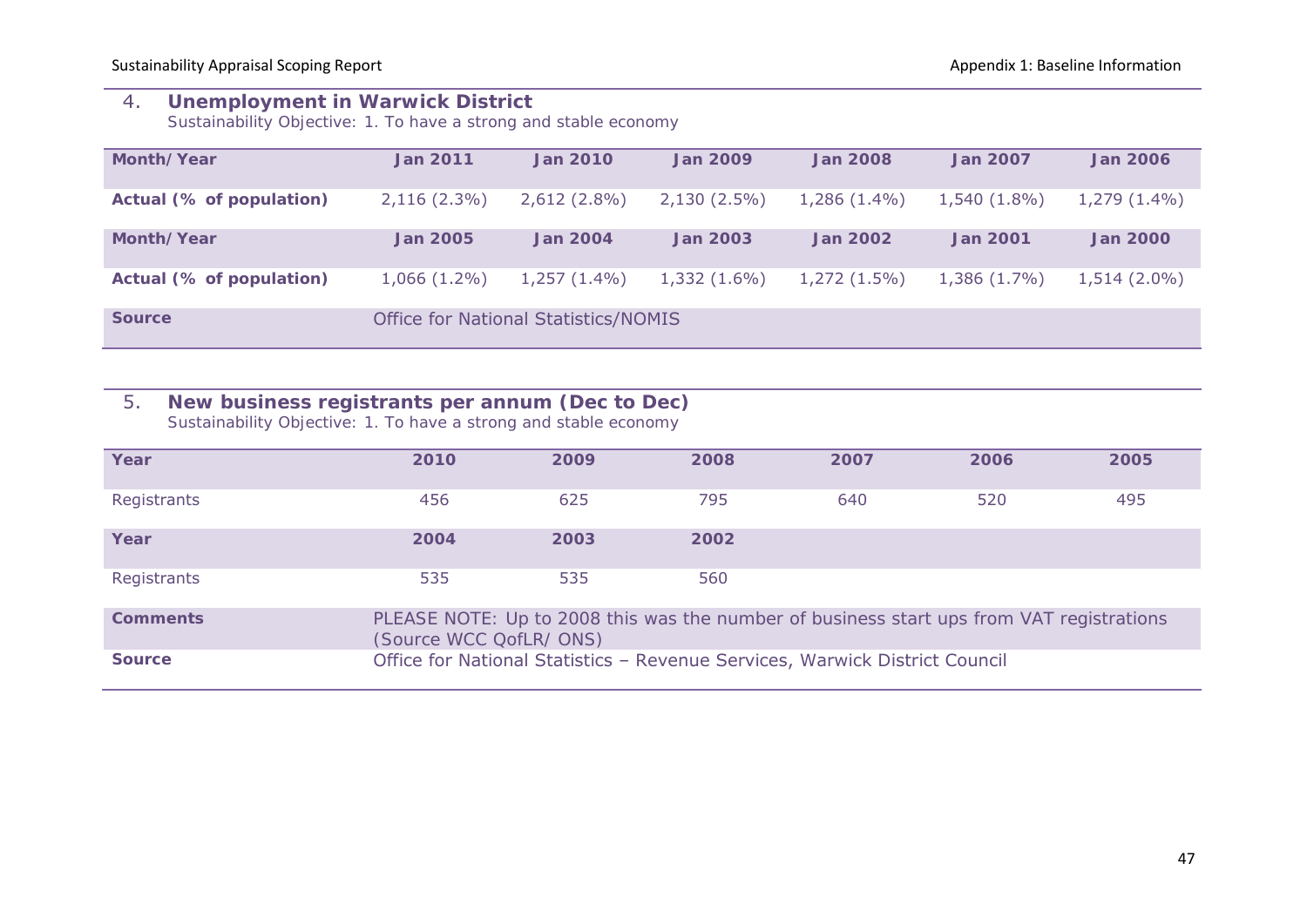## 6. **Amount of completed retail, office and leisure development**

*Sustainability Objective: 1. To have a strong and stable economy*

| Sqm                             | 2009/10                                                                                                                          | 2008/09                                            | 2007/08         | 2006/07                  | 2005/06         | 2004/05 |  |  |
|---------------------------------|----------------------------------------------------------------------------------------------------------------------------------|----------------------------------------------------|-----------------|--------------------------|-----------------|---------|--|--|
| <b>Retail</b>                   | 500                                                                                                                              | 4,737                                              | $\overline{0}$  | 2,073                    | 7,810           |         |  |  |
| Leisure                         | 0                                                                                                                                | 0                                                  | 0               | 0                        | 0               | 2,500   |  |  |
| <b>Office (Town Centre)</b>     | 0                                                                                                                                | ٠                                                  | ٠               | ۰                        | ۰               |         |  |  |
| <b>Office (Non Town Centre)</b> | 3,101                                                                                                                            | $\overline{\phantom{a}}$                           | $\qquad \qquad$ | $\overline{\phantom{0}}$ | $\qquad \qquad$ |         |  |  |
| Office $-$ All (pre 09/10)      | $\sim$                                                                                                                           | 751                                                | 11,425          | 0                        | 0               |         |  |  |
| <b>Comments</b>                 | Up to 2009/10 it was based on those over the thresholds of the following: Retail: 1000 sqm;<br>Leisure: 500 sqm; Office: 500 sqm |                                                    |                 |                          |                 |         |  |  |
| <b>Source</b>                   |                                                                                                                                  | Annual Monitoring Report, Warwick District Council |                 |                          |                 |         |  |  |

## 7. **Number of bus and train passenger journeys**

*Sustainability Objective: 2. To enable a range of sustainable transport options*

|                 | 2009/10                                                                                                                                                             |
|-----------------|---------------------------------------------------------------------------------------------------------------------------------------------------------------------|
| <b>Bus</b>      | 14.9 million                                                                                                                                                        |
| <b>Train</b>    | 5.8 million                                                                                                                                                         |
| <b>Comments</b> | Please note these figures are for Warwickshire. There is currently no data available at the district level,<br>although this will be sought for the following year. |
| <b>Source</b>   | Quality of Life Report, Warwickshire County Council                                                                                                                 |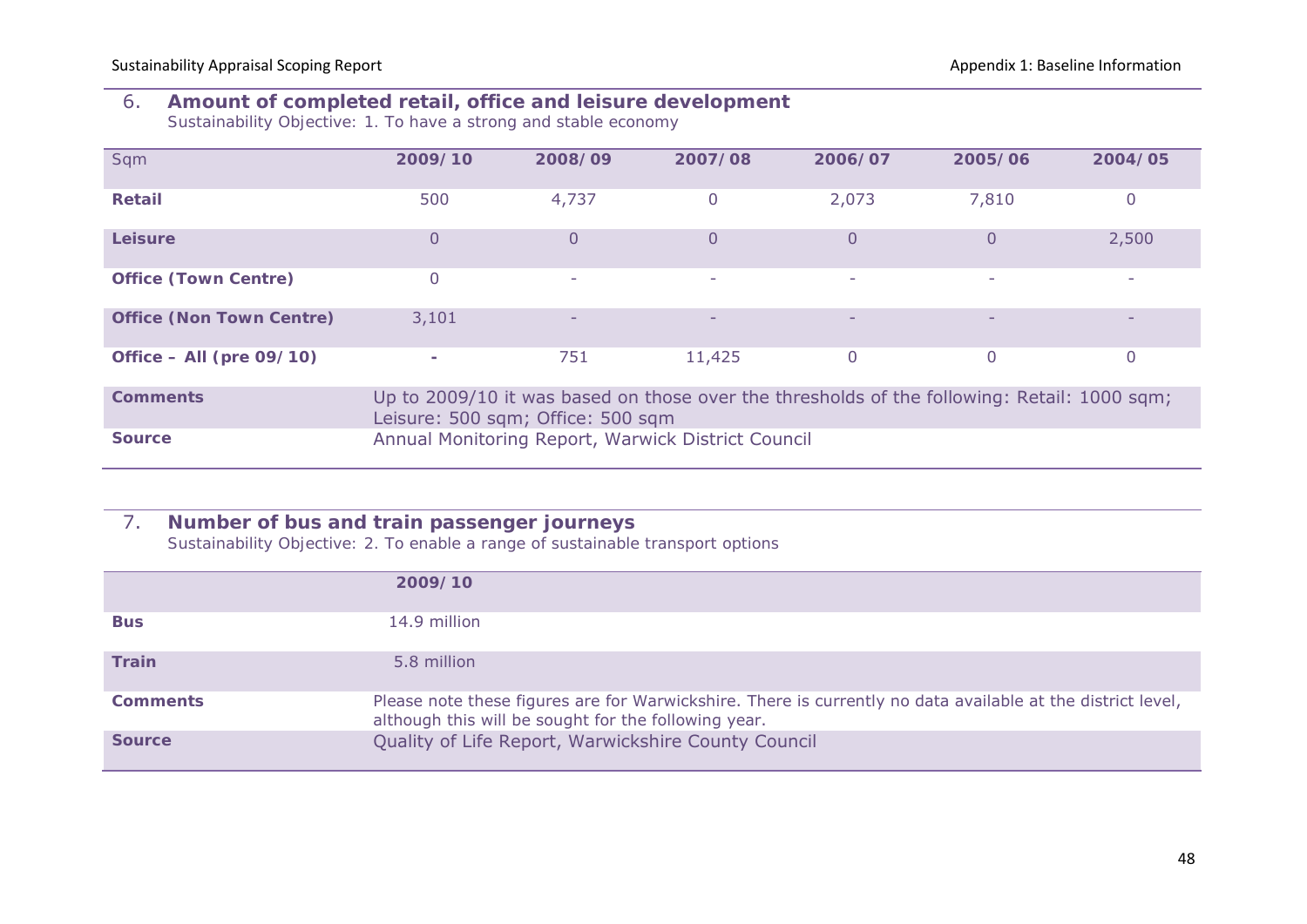#### 8. **Average annual daily traffic flows in main towns** *Sustainability Objective: 3. To reduce the need to travel*

| Number of vehicles    | 2009    | 2007    | 2005                                                | 2003    |  |
|-----------------------|---------|---------|-----------------------------------------------------|---------|--|
| <b>Kenilworth</b>     | 52,625  | 52,927  | 56,083                                              | 56,949  |  |
| <b>Leamington Spa</b> | 139,081 | 146,557 | 149,238                                             | 146,575 |  |
| <b>Warwick</b>        | 105,090 | 107,002 | 109,292                                             | 112,183 |  |
| <b>Source</b>         |         |         | Quality of Life Report, Warwickshire County Council |         |  |

| 9.<br>Traffic speed in main towns<br>Sustainability Objective: 3. To reduce the need to travel |      |      |                                                     |  |
|------------------------------------------------------------------------------------------------|------|------|-----------------------------------------------------|--|
| Mph                                                                                            | 2009 | 2008 | 2007                                                |  |
| <b>Kenilworth</b>                                                                              | 11.6 | 17.6 | 20.7                                                |  |
| <b>Leamington Spa</b>                                                                          | 17.5 | 14.4 | 14.5                                                |  |
| <b>Warwick</b>                                                                                 | 9.3  | 9    | 9.7                                                 |  |
| <b>Source</b>                                                                                  |      |      | Quality of Life Report, Warwickshire County Council |  |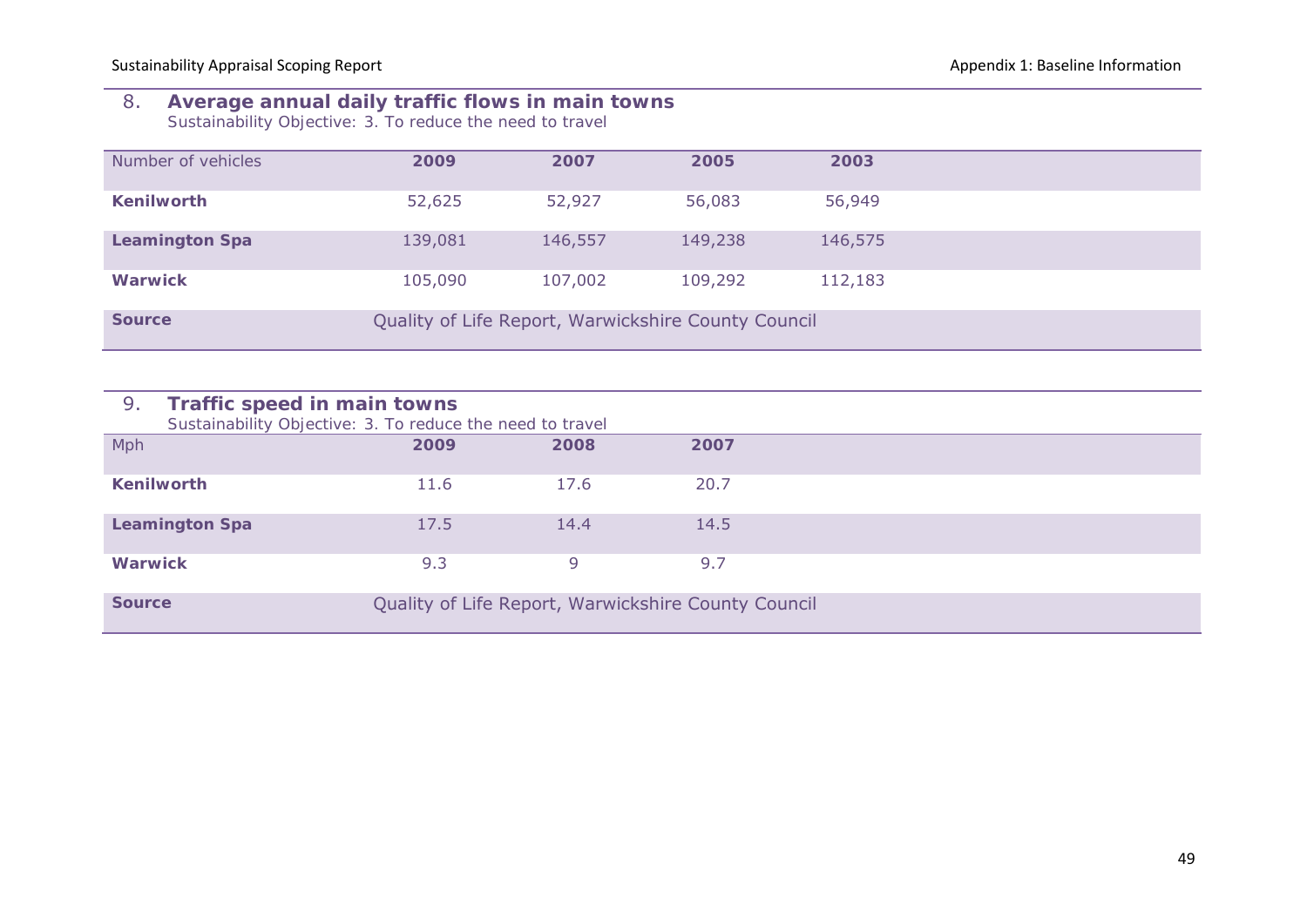# 10. **Amount of waste produced across the district per head of population**

*Sustainability Objective: 4. To reduce the generation of waste and increase recycling*

| Kg            | 2009/10 | 2008/09 | 2007/08                                             | 2006/07 | 2005/06 | 2003/04 | 2001/02 |
|---------------|---------|---------|-----------------------------------------------------|---------|---------|---------|---------|
| Weight        | 368     | 376     | 572                                                 | 522     | 509     | 362     | 330     |
| <b>Source</b> |         |         | Quality of Life Report, Warwickshire County Council |         |         |         |         |

#### 11. **Percentage of total waste per head that is recycled** *Sustainability Objective: 4. To reduce the generation of waste and increase recycling*

| %             | 2009/10                                             |
|---------------|-----------------------------------------------------|
| <b>Total</b>  | 22.15                                               |
| <b>Source</b> | Quality of Life Report, Warwickshire County Council |

#### 12. **Percentage of total waste per head that is composted**

*Sustainability Objective: 4. To reduce the generation of waste and increase recycling*

| %             | 2009/10                                             |
|---------------|-----------------------------------------------------|
| <b>Total</b>  | 27.14                                               |
| <b>Source</b> | Quality of Life Report, Warwickshire County Council |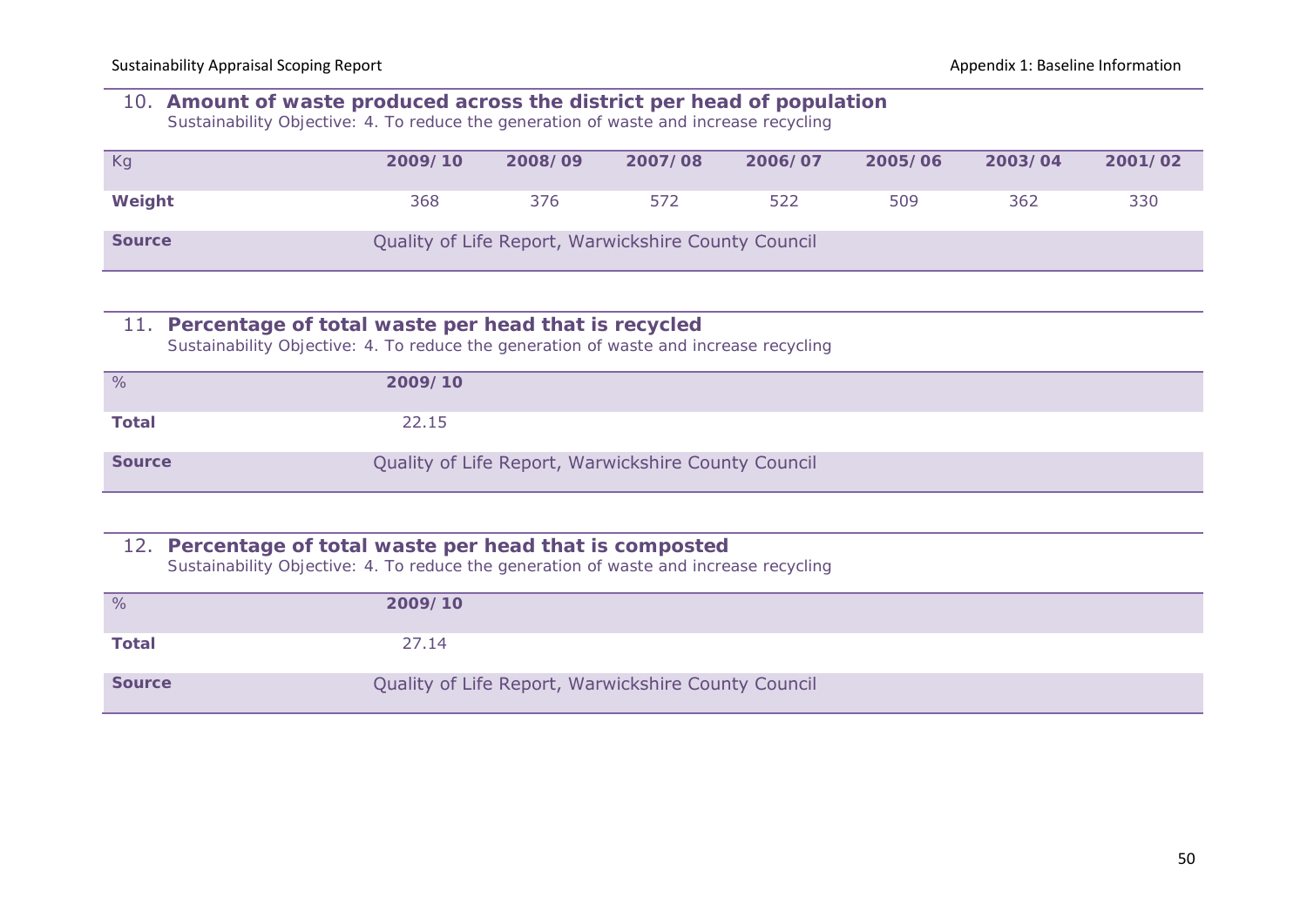#### 13. **Percentage of total waste per head that is recycled & composted**

*Sustainability Objective: 4. To reduce the generation of waste and increase recycling*

| %             | 2009/10 |    | 2008/09 2007/08                                     |    | 2006/07 2005/06 2004/05 2003/04 |    | 2002/03 |
|---------------|---------|----|-----------------------------------------------------|----|---------------------------------|----|---------|
| Total         | 49.29   | 52 | 30                                                  | 37 | 34                              | 33 |         |
| <b>Source</b> |         |    | Quality of Life Report, Warwickshire County Council |    |                                 |    |         |

| Densities of developed dwellings<br>14.<br>Sustainability Objective: 5. To ensure the prudent use of land and natural resources |               |              |                                                    |             |             |                |             |
|---------------------------------------------------------------------------------------------------------------------------------|---------------|--------------|----------------------------------------------------|-------------|-------------|----------------|-------------|
| Percentage of total completed<br>dwellings (actual figure)                                                                      | 2009/10       | 2008/09      | 2007/08                                            | 2006/07     | 2005/06     | 2004/05        | 2003/04     |
| Less than 30 dwellings per<br>hectare                                                                                           | $12.5\%$ (16) | $5.7\%$ (20) | $11.1\%$ (60)                                      | 16.8% (119) | 12.5% (98)  | 23.3% (174)    | 28.6% (210) |
| Between 30 and 50<br>dwellings per hectare                                                                                      | 29% (22.7)    | 42% (147)    | 40.3% (218)                                        | 62.1% (440) | 19.5% (152) | $14.1\%$ (105) | 51.3% (376) |
| Above 50 dwellings per<br>hectare                                                                                               | 64.8% (83     | 52.3 (183)   | 48.6% (263)                                        | 21.1% (150) | 68% (532)   | 62.6% (467)    | 20% (147)   |
| <b>Source</b>                                                                                                                   |               |              | Annual Monitoring Report, Warwick District Council |             |             |                |             |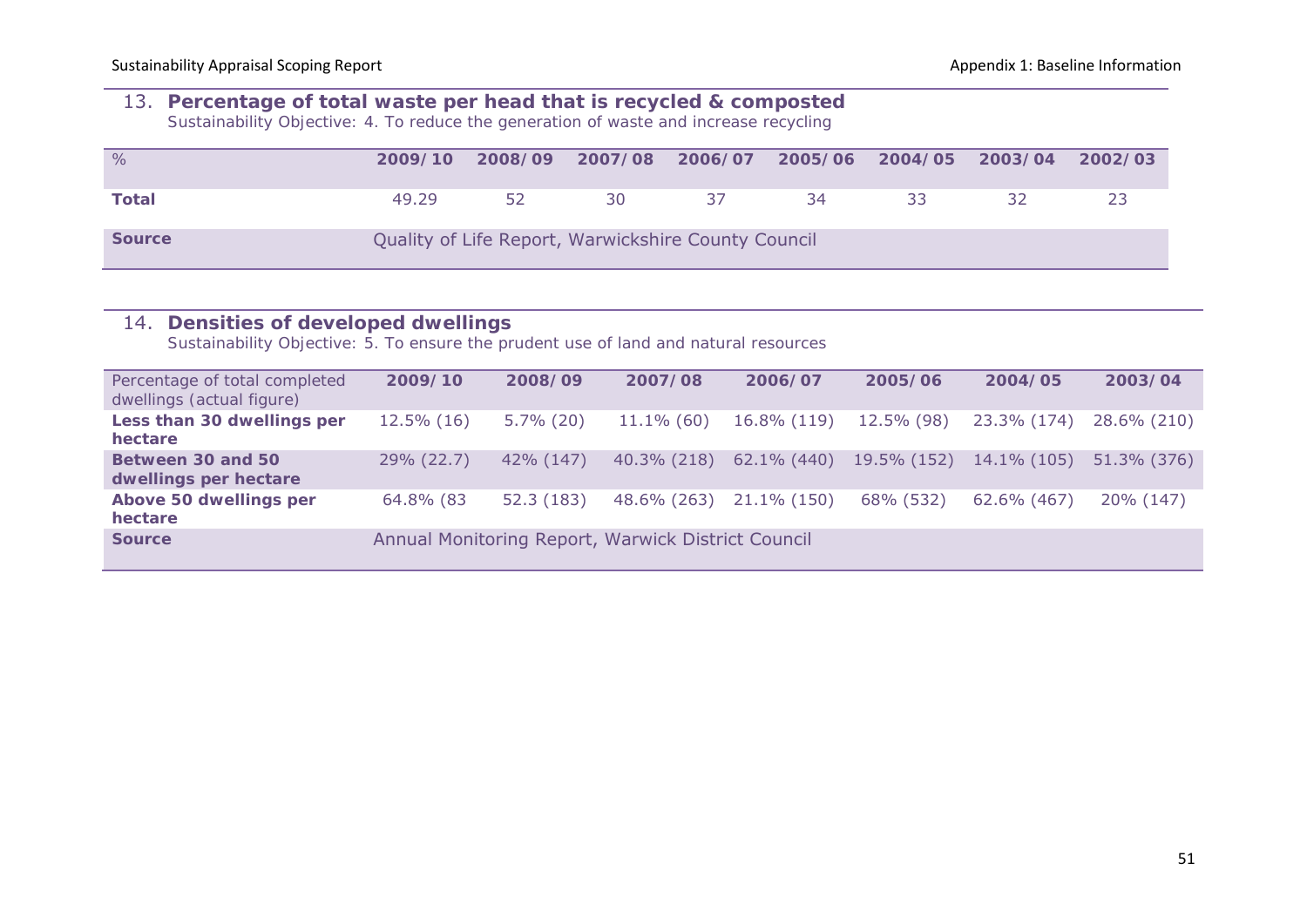#### 15.**Percentage of dwellings developed on previously developed land (new and converted buildings)** *Sustainability Objective: 5. To ensure the prudent use of land and natural resources*

| Percentage of district total<br>completed dwellings (actual<br>figure) | 09/10 | 08/09 | 07/08                                              | 06/07 | 05/06 | 04/05 | 03/04 | 02/03 | 01/02 |
|------------------------------------------------------------------------|-------|-------|----------------------------------------------------|-------|-------|-------|-------|-------|-------|
| <b>Completions on PDL</b>                                              | 57.4% | 80.3% | 71.9%                                              | 85.1% | 88.7% | 84%   | 51.4% | 39.6% | 54.7% |
|                                                                        | (108) | (343) | (437)                                              | (445) | (694) | (627) | (377) | (385) | (477) |
| <b>Urban PDL</b>                                                       | 55.3% | 75.6% | 58.3%                                              | 79.7% | 79.7% | 73.3% | 41.6% | 30%   | 45%   |
|                                                                        | (104) | (323) | (355)                                              | (396) | (396) | (547) | (305) | (292) | (392) |
| <b>Source</b>                                                          |       |       | Annual Monitoring Report, Warwick District Council |       |       |       |       |       |       |

# 16. **Amount of developed employment land by type which is on previously developed land**

*Sustainability Objective: 5. To ensure the prudent use of land and natural resources*

| Percentage (sqm/ha)                            | 09/10 | 08/09 | 07/08                                              | 06/07             | 05/06                    | 04/05                    | 03/04              |
|------------------------------------------------|-------|-------|----------------------------------------------------|-------------------|--------------------------|--------------------------|--------------------|
| <b>Annual employment</b><br>completions on PDL | $0\%$ | $0\%$ | 91%<br>$(7, 211$ sqm $)$                           | 21%<br>(2,832sgm) | 88%<br>$(43,944$ sqm $)$ | 98%<br>$(21,740$ sqm $)$ | <b>NA</b>          |
| <b>Total employment supply</b>                 | $0\%$ | $0\%$ | 24%<br>(32.58ha)                                   | 31%<br>(40.98ha)  | $31\% (41.7ha)$          | 33%<br>(40.73ha)         | 21.5%<br>(26.79ha) |
| <b>Source</b>                                  |       |       | Annual Monitoring Report, Warwick District Council |                   |                          |                          |                    |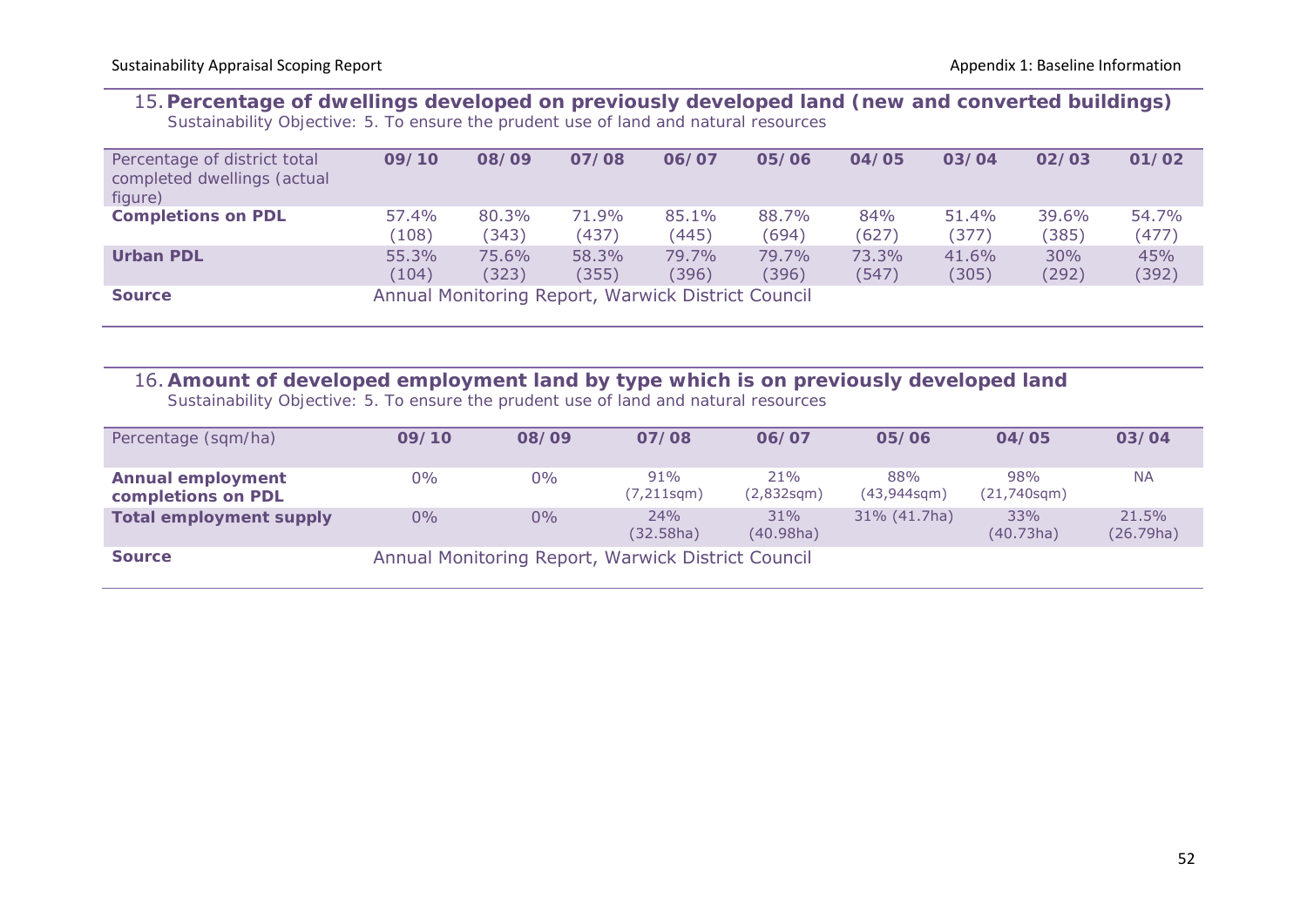## 17. **Change in areas and populations of biodiversity importance**

**including:**

**(i) Change in priority habitats and species (by type)**

**(ii) Change in areas designated for their intrinsic environmental value including sites of international, national, regional or sub regional significance**

*Sustainability Objective: 6. To protect and enhance the natural environment*

| Number of sites                                                                    | 2009/10 | 2008/09 | 2007/08                                                                                      | 2006/07 |
|------------------------------------------------------------------------------------|---------|---------|----------------------------------------------------------------------------------------------|---------|
| <b>Newly designated sites of</b><br>national or international<br><i>importance</i> |         |         |                                                                                              |         |
| <b>Potential Local Wildlife</b><br><b>Sites surveyed</b>                           |         |         |                                                                                              |         |
| Sites to be awarded Local<br><b>Wildlife Site status</b>                           | 4       |         |                                                                                              | 6       |
| <b>Source</b>                                                                      |         |         | Annual Monitoring Report, Warwick District Council / Warwickshire Habitat Biodiversity Audit |         |

# 18. **Satisfaction with your neighbourhood as a place to live**

*Sustainability Objective: 7. To create and maintain safe, well-designed, high quality built environments*

| Percentage      | 2009 | 2008 | Dec:<br>2007 | 2006                                                                                                                                                                           | <b>Dec</b><br>2005 | <b>Dec</b><br>2004 | July<br>2004 | <b>Dec</b><br>2003 | Apr<br>2002 |
|-----------------|------|------|--------------|--------------------------------------------------------------------------------------------------------------------------------------------------------------------------------|--------------------|--------------------|--------------|--------------------|-------------|
| Percentage      | 90   | 86   | 91           | 83                                                                                                                                                                             | 86                 | 90.3               | 85.8         | 96                 | 93.7        |
| <b>Comments</b> |      |      |              | PLEASE NOTE: Up to 2008 the figures represent the percentage of residents that are satisfied<br>with their neighbourhood as a place to live taken from the WDC Citizen's Panel |                    |                    |              |                    |             |
| <b>Source</b>   |      |      |              | 2009 (WCC QofLR); 2008 (WDC Place Survey); Upto 2007 (WDC Citizen's Panel)                                                                                                     |                    |                    |              |                    |             |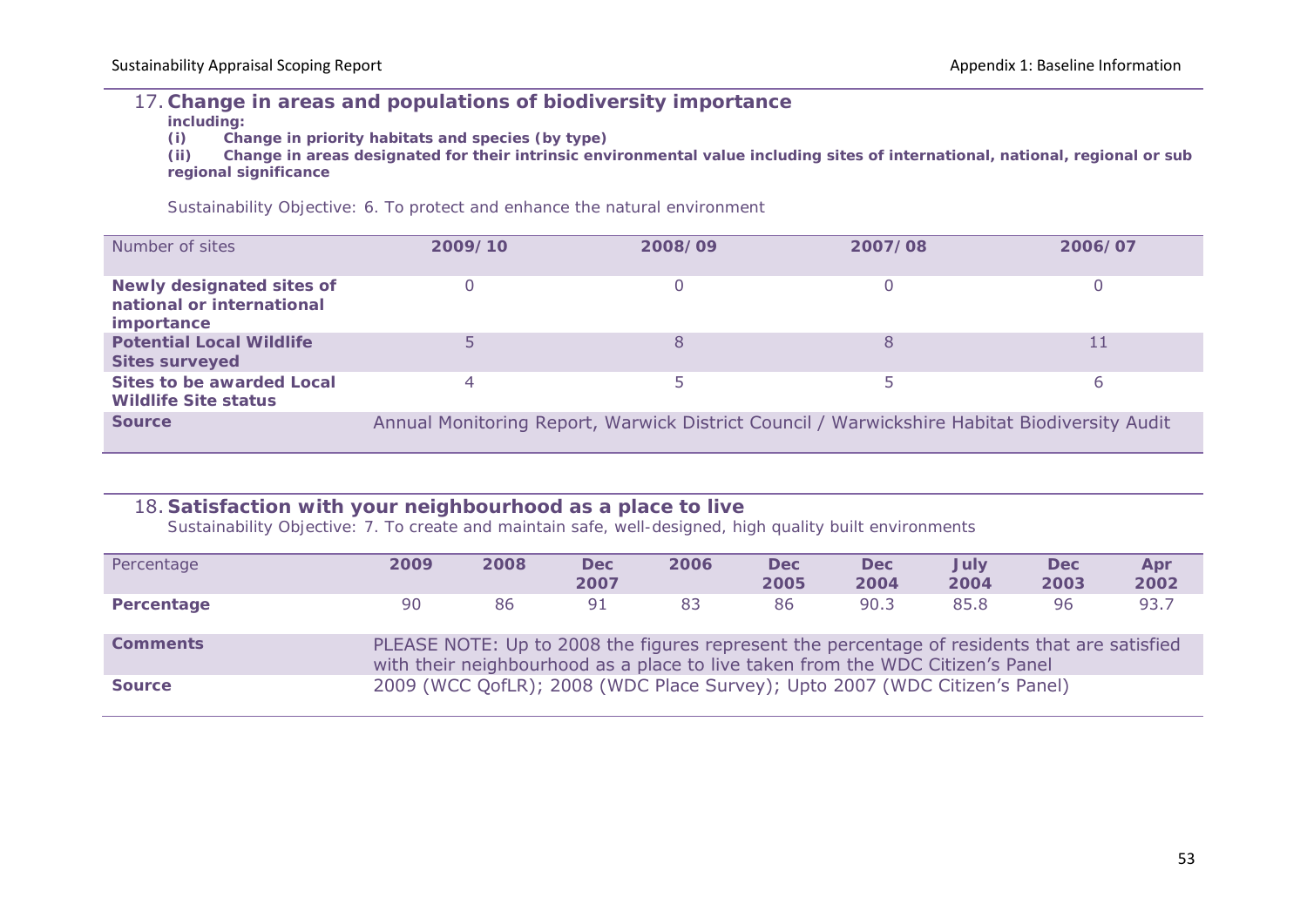#### 19. **Estimated number of addresses located on level 2 or 3 flood zones**

*Sustainability Objective: 7. To create and maintain safe, well-designed, high quality built environments Sustainability Objective: 11. To adapt to the predicted impacts of climate change including flood risk*

| Number of homes             | 2010<br><b>Domestic</b>       | 2010<br><b>Non Domestic</b>                                                             |
|-----------------------------|-------------------------------|-----------------------------------------------------------------------------------------|
| Flood Zone 3 (highest risk) | 1,034                         | 186                                                                                     |
| Flood Zone 2 (medium risk)  | 2,809                         | 336                                                                                     |
| <b>Source</b>               | Warwickshire Observatory 2010 | Environment Agency Flood Data (November 2010) and OS Address Point data (June 2010) and |

## 20. **Number of Listed Buildings (all grades)**

*Sustainability Objective: 8. To protect and enhance the historic environment*

| Number of properties    | 2009/10                                     | 2008/09 | 2007/08 |
|-------------------------|---------------------------------------------|---------|---------|
| <b>Listed Buildings</b> | 2,146                                       | 2,145   | 2,145   |
| <b>Comments</b>         | Debden Hollow added 05/04/2010              |         |         |
| <b>Source</b>           | Conservation Team, Warwick District Council |         |         |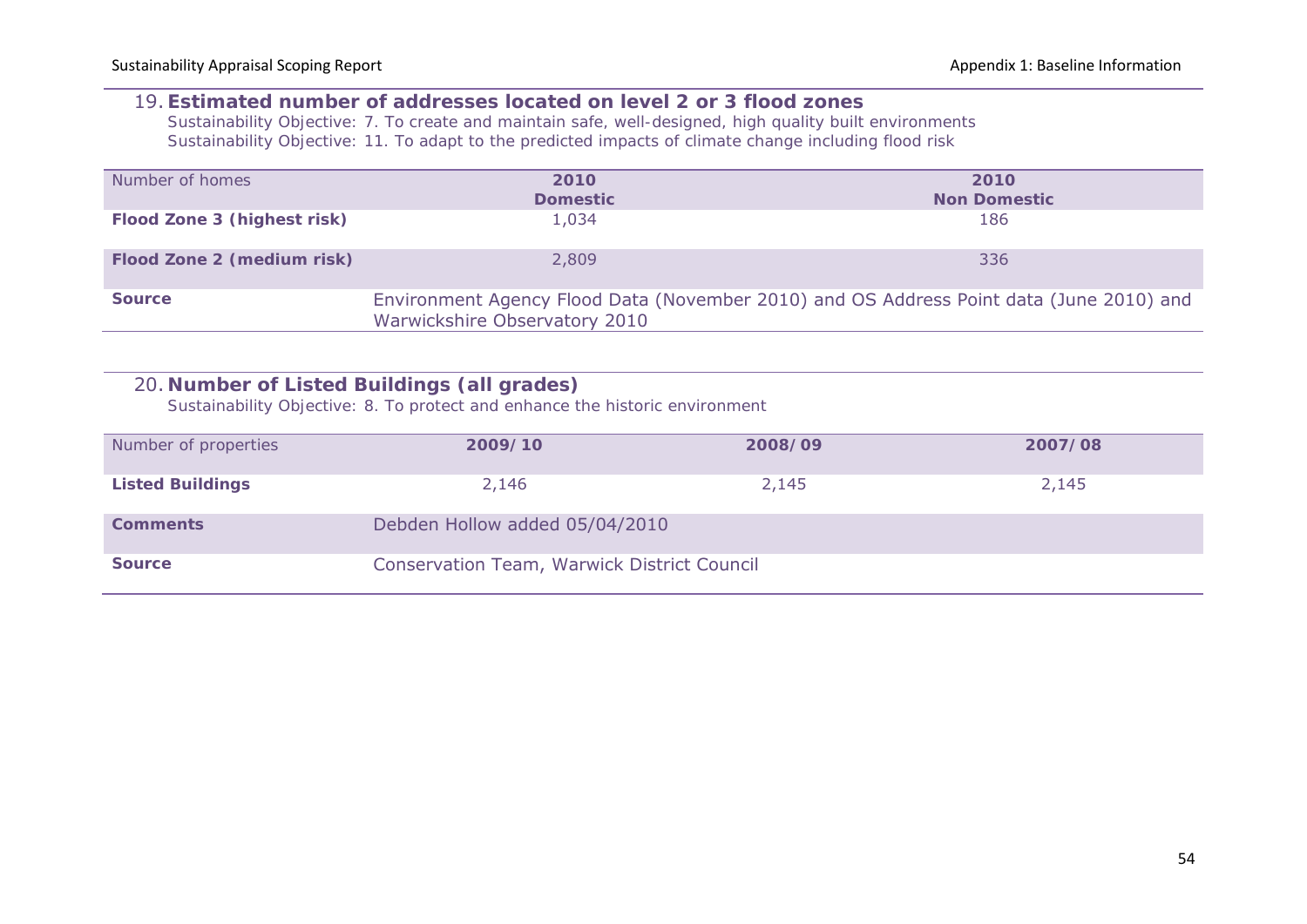## 21. **Number of Listed Buildings on English Heritage's register of buildings/sites 'at risk'**

*Sustainability Objective: 8. To protect and enhance the historic environment*

| Number of properties          | 2009/10                                                                      | 2008/09                                                                                            | 2007/08 | 2006/07                                                                                                                                                           | 2005/06 | 2004/05 |
|-------------------------------|------------------------------------------------------------------------------|----------------------------------------------------------------------------------------------------|---------|-------------------------------------------------------------------------------------------------------------------------------------------------------------------|---------|---------|
| <b>Listed Buildings</b>       | 4                                                                            | 4                                                                                                  | 4       | 4                                                                                                                                                                 | 3       | 3       |
| <b>Targets or Comparators</b> |                                                                              |                                                                                                    |         |                                                                                                                                                                   |         |         |
| <b>Comments</b>               | Properties at Risk:<br>$\bullet$<br>$\bullet$<br>scheduled ancient monuments | Baginton Castle Remains (II)<br>Remains of Old Castle Bridge (II*)<br>Bridge, Goodrest Lodge (II*) |         | Masters House, 4, 5 and 6 St Michaels Court, Saltisford, Warwick (II*)<br>PLEASE NOTE: This register only included buildings listed Grade I or II* and structural |         |         |
| <b>Source</b>                 |                                                                              | Heritage at Risk Register (English Heritage)                                                       |         |                                                                                                                                                                   |         |         |

#### 22. **Number of registered Parks and Gardens**

*Sustainability Objective: 8. To protect and enhance the historic environment*

| Amount                                | 2009/10 | 2008/09                             | 2007/08                                                        |  |
|---------------------------------------|---------|-------------------------------------|----------------------------------------------------------------|--|
|                                       |         |                                     |                                                                |  |
| <b>Registered Parks &amp; Gardens</b> | - 11    |                                     |                                                                |  |
|                                       |         |                                     |                                                                |  |
| <b>Comments</b>                       |         | 28 Locally Listed Parks and Gardens |                                                                |  |
|                                       |         |                                     |                                                                |  |
| <b>Source</b>                         |         |                                     | English Heritage & Conservation Team, Warwick District Council |  |
|                                       |         |                                     |                                                                |  |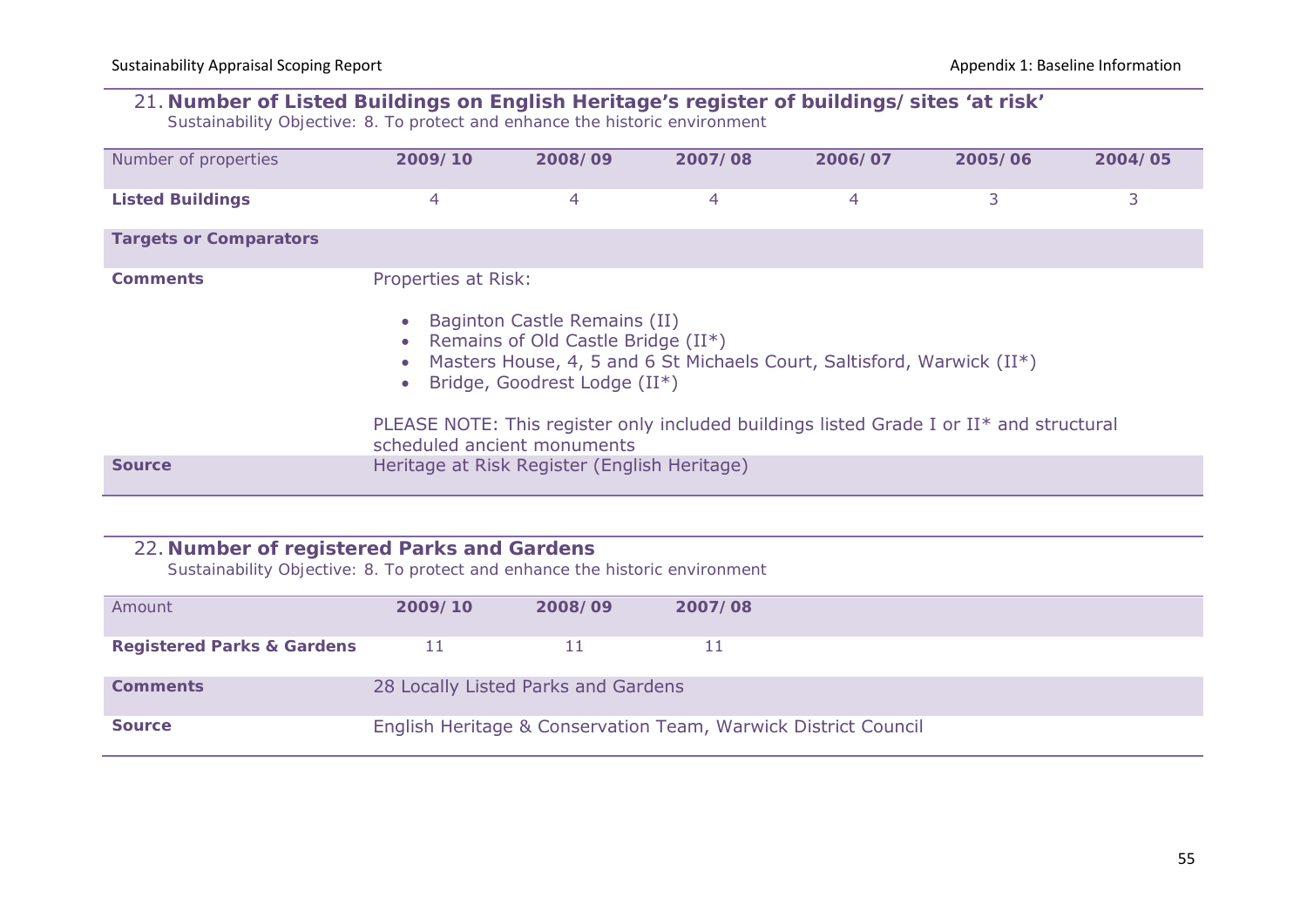## 23. **Number of conservation areas and percentage of Warwick District covered by designation**

*Sustainability Objective: 8. To protect and enhance the historic environment*

|                                                 | 2009/10 | 2008/09                                     | 2007/08 |
|-------------------------------------------------|---------|---------------------------------------------|---------|
| <b>Number of Conservation</b><br><b>Areas</b>   | 29      | 29                                          | 29      |
| <b>Percentage of Warwick</b><br><b>District</b> | $3.9\%$ | $3.9\%$                                     | $3.9\%$ |
| <b>Source</b>                                   |         | Conservation Team, Warwick District Council |         |

|                                                                       | 24. Extent of Air Quality Management Areas<br>Sustainability Objective: 9. To create good quality air, water and soils                                                                                                                                                                                                                                   |
|-----------------------------------------------------------------------|----------------------------------------------------------------------------------------------------------------------------------------------------------------------------------------------------------------------------------------------------------------------------------------------------------------------------------------------------------|
| Where nitrogen dioxide<br>concentrations exceed<br>recommended limits | <b>Notes</b>                                                                                                                                                                                                                                                                                                                                             |
|                                                                       | • Maps showing the extent of the four Air Quality Management Areas (AQMAs) are<br>attached as Appendix 1b to this report.<br>• In total there is 14.5 hectares of AQMAs in the district.<br>• Two new AQMAs in Kenilworth were formally adopted 1 <sup>st</sup> November 2008<br>Barford AQMA was revoked as from 1 <sup>st</sup> July 2009<br>$\bullet$ |
| <b>Source</b>                                                         | Environmental Health Records, Warwick District Council                                                                                                                                                                                                                                                                                                   |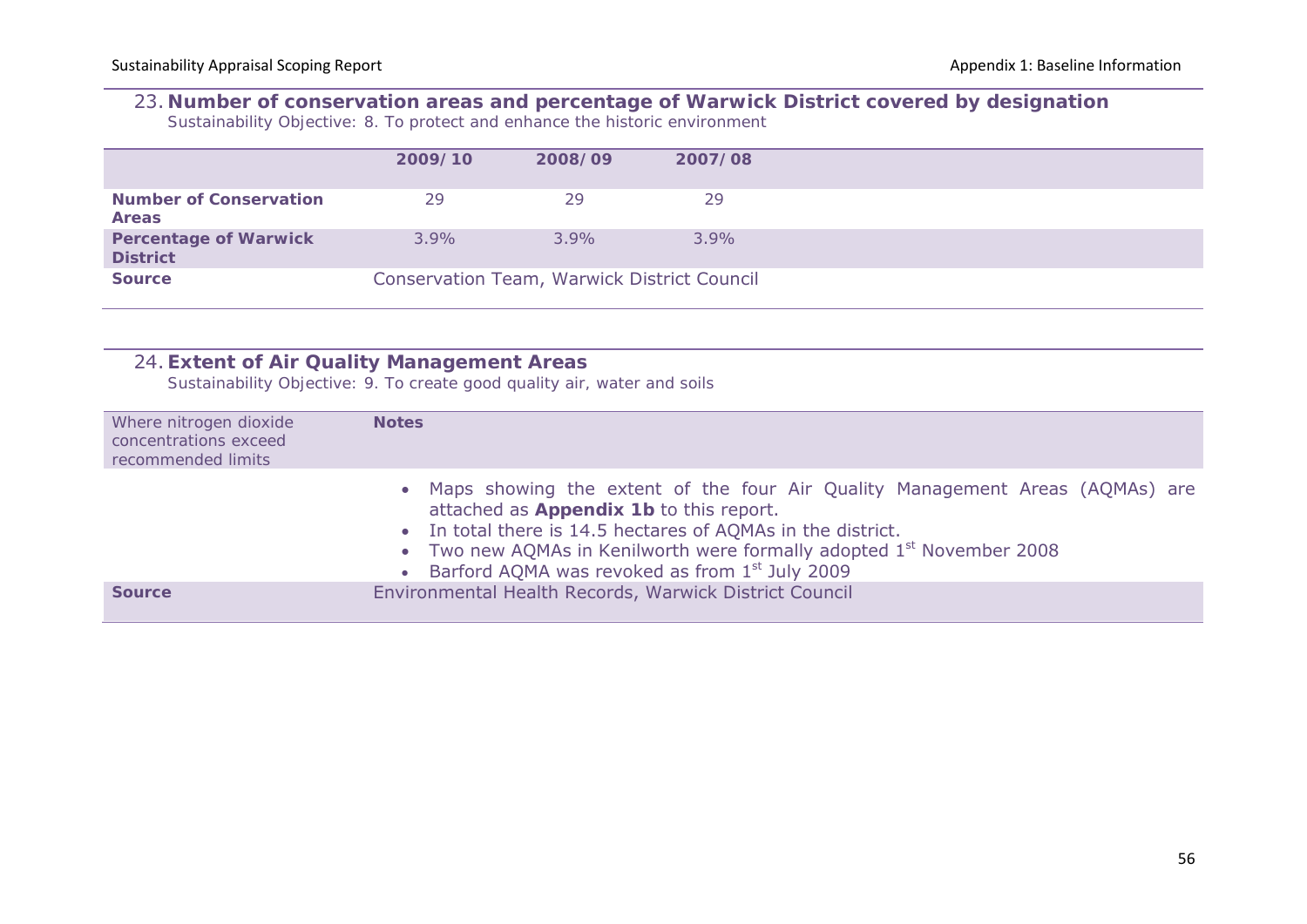#### 25. **Air quality concentration levels**

*Sustainability Objective: 9. To create good quality air, water and soils Sustainability Objective: 10. To minimise the causes of climate change by reducing greenhouse gases and increasing the proportion of energy generated from renewable and low carbon sources.*

| All for Hamilton Terrace, Leamington Spa<br>except where shown. | 2008           | 2007                                                   | 2006           |
|-----------------------------------------------------------------|----------------|--------------------------------------------------------|----------------|
| Figures in bold show exceedences                                |                |                                                        |                |
| Nitrogen Dioxide (NO2)                                          | 27.1           | 24.8                                                   | 20.1           |
| Mean objective = $40$ ugm-3                                     |                |                                                        |                |
| <b>Annual Mean concentrations ugm-3</b>                         |                |                                                        |                |
| Nitrogen Dioxide (NO2)                                          | 58.0           | 53.0                                                   | 57.8           |
| Jury Street, Warwick                                            |                |                                                        |                |
| Mean objective $=$ 40 ugm-3                                     |                |                                                        |                |
| <b>Annual Mean concentrations ugm-3</b>                         |                |                                                        |                |
| Particulate Matter (PM10)                                       | 20.7           | 21.0                                                   | 24.0           |
| Mean objective $=$ 40 ugm-3                                     |                |                                                        |                |
| <b>Annual Mean concentrations ugm-3</b>                         |                |                                                        |                |
| Sulphur Dioxide (SO2)                                           | $\overline{0}$ | $\Omega$                                               | $\overline{0}$ |
| Exceedences of 24 hour mean 3                                   |                |                                                        |                |
| exceedences allowed                                             |                |                                                        |                |
| Carbon Monoxide (CO)                                            | 2.3            | 2.1                                                    | 1.7            |
| Mean objective = $10 \text{ mg/m}^3$                            |                |                                                        |                |
| Maximum running 8 hour mean mg/m <sup>3</sup>                   |                |                                                        |                |
| Ozone                                                           | 88             | 3                                                      | 32             |
| Objective = No more than $10$                                   |                |                                                        |                |
| Exceedences of 8 hour mean over 100                             |                |                                                        |                |
| $ugm-3$                                                         |                |                                                        |                |
| <b>Source</b>                                                   |                | Environmental Health Records, Warwick District Council |                |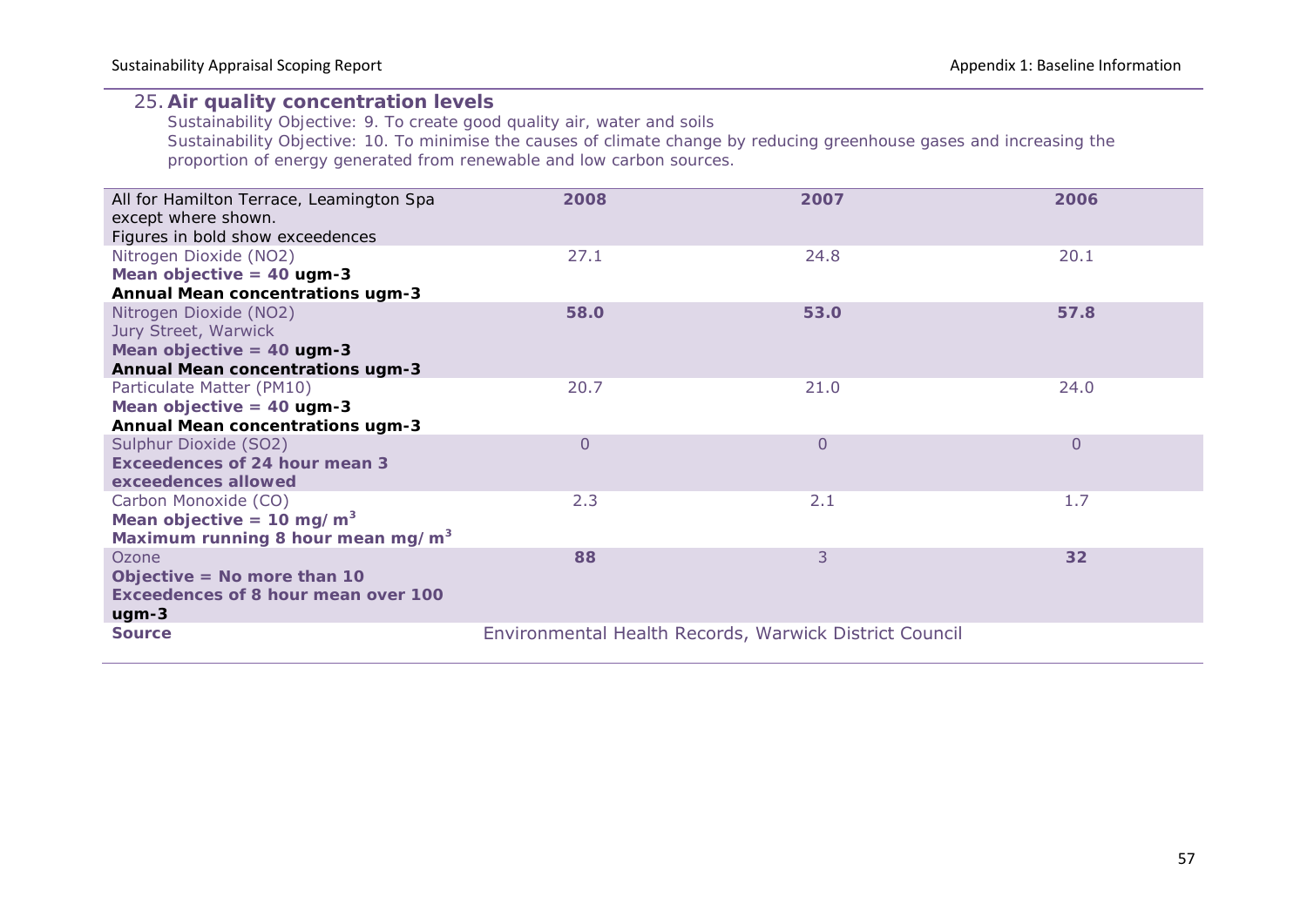#### 26.**Water Quality of rivers**

*Sustainability Objective: 9. To create good quality air, water and soils*

| Data for 2009                                                                                     | <b>Chemistry</b> | <b>Biology</b>     | <b>Nitrates</b>  | <b>Phosphates</b> |  |  |  |
|---------------------------------------------------------------------------------------------------|------------------|--------------------|------------------|-------------------|--|--|--|
| River Leam (Hunningham Rd Br. To Willes<br>Rd Br.)                                                | <b>VERY GOOD</b> | <b>GOOD</b>        | <b>MODERATE</b>  | <b>VERY HIGH</b>  |  |  |  |
| River Leam (Willes Br A425 to Conf. R. Avon)                                                      | <b>VERY GOOD</b> | <b>GOOD</b>        | <b>MODERATE</b>  | <b>VERY HIGH</b>  |  |  |  |
| Leam (A423 Rd<br>River<br>Br<br>Marton to<br>Hunningham Rd Br.)                                   | <b>GOOD</b>      | <b>GOOD</b>        | <b>MODERATE</b>  | <b>VERY HIGH</b>  |  |  |  |
| River Avon (Fb Nr. Ashow Village to River<br>Leam)                                                | <b>GOOD</b>      | <b>FAIRLY GOOD</b> | <b>VERY HIGH</b> | <b>VERY HIGH</b>  |  |  |  |
| River Avon (Conf. R. Sowe to Fb Ashow<br><b>Village)</b>                                          | <b>GOOD</b>      | <b>FAIRLY GOOD</b> | <b>VERY HIGH</b> | <b>VERY HIGH</b>  |  |  |  |
| River Avon (Wolston to Conf. R. Sowe)                                                             | <b>VERY GOOD</b> | <b>GOOD</b>        | <b>HIGH</b>      | <b>VERY HIGH</b>  |  |  |  |
| River Sowe (Finham Bk to Conf. R. Avon)                                                           | <b>GOOD</b>      | <b>NA</b>          | <b>VERY HIGH</b> | <b>VERY HIGH</b>  |  |  |  |
| Source<br>Environment Agency - http://www.environment-<br>agency.gov.uk/homeandleisure/37811.aspx |                  |                    |                  |                   |  |  |  |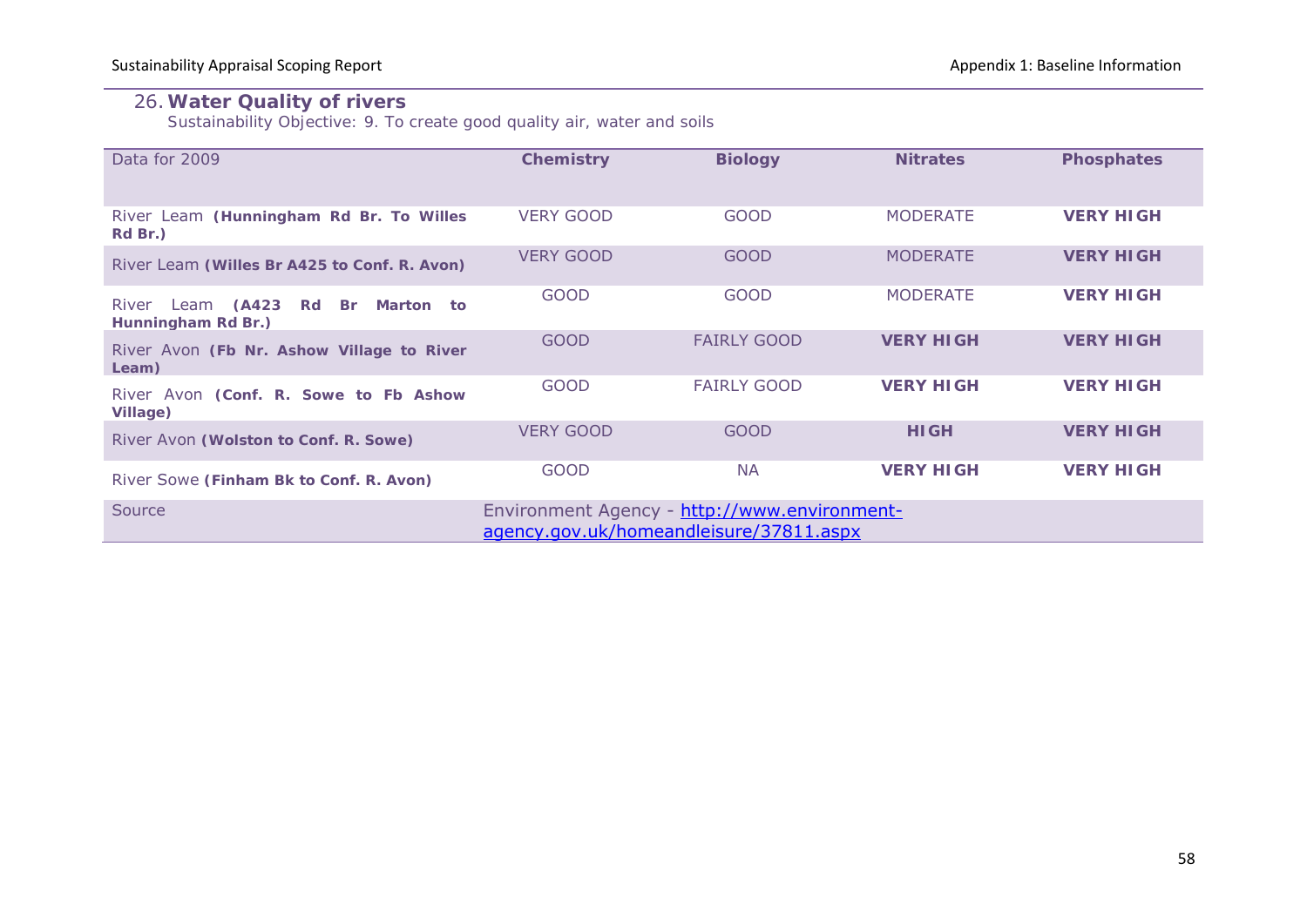#### 27. **Renewable energy installed by type**

*Sustainability Objective: 10. To minimise the causes of climate change by reducing greenhouse emissions and increasing the proportion of energy generated from renewable and low carbon sources.*

|                                               | 2009/10 | 2008/09 | 2007/08 | 2006/07 | 2005/06 |
|-----------------------------------------------|---------|---------|---------|---------|---------|
| Solar Panels/ Photovoltaic<br><b>Cells</b>    |         |         |         |         |         |
| <b>Heat Pumps (ground and</b><br>air sourced) |         |         |         |         |         |
| <b>Wind Turbines</b>                          |         |         |         |         |         |

| <b>Comments</b> | The Council also requires that in appropriate circumstances new development should provide<br>10% of the predicted energy requirements on site or in the locality through renewable energy<br>sources.<br>N.B. Renewable energy installations of a certain type and size do not require planning<br>permission. |
|-----------------|-----------------------------------------------------------------------------------------------------------------------------------------------------------------------------------------------------------------------------------------------------------------------------------------------------------------|
| <b>Source</b>   | Annual Monitoring Report, Warwick District Council                                                                                                                                                                                                                                                              |

## 28. **Number of planning permissions contrary to the advice of the Environment Agency on either flood defence or water quality grounds**

*Sustainability Objective: 11. To adapt to the predicted impacts of climate change including flood risk*

| Amount                        | 2009/10 | 2008/09                                         | 2007/08                                            | 2006/07 | 2005/06 | 2004/05 |
|-------------------------------|---------|-------------------------------------------------|----------------------------------------------------|---------|---------|---------|
| <b>Planning Permissions</b>   | 0       |                                                 |                                                    |         |         | 0       |
| <b>Targets or Comparators</b> |         |                                                 |                                                    |         |         |         |
| <b>Comments</b>               |         | PLEASE NOTE: This is based on officer knowledge |                                                    |         |         |         |
| <b>Source</b>                 |         |                                                 | Annual Monitoring Report, Warwick District Council |         |         |         |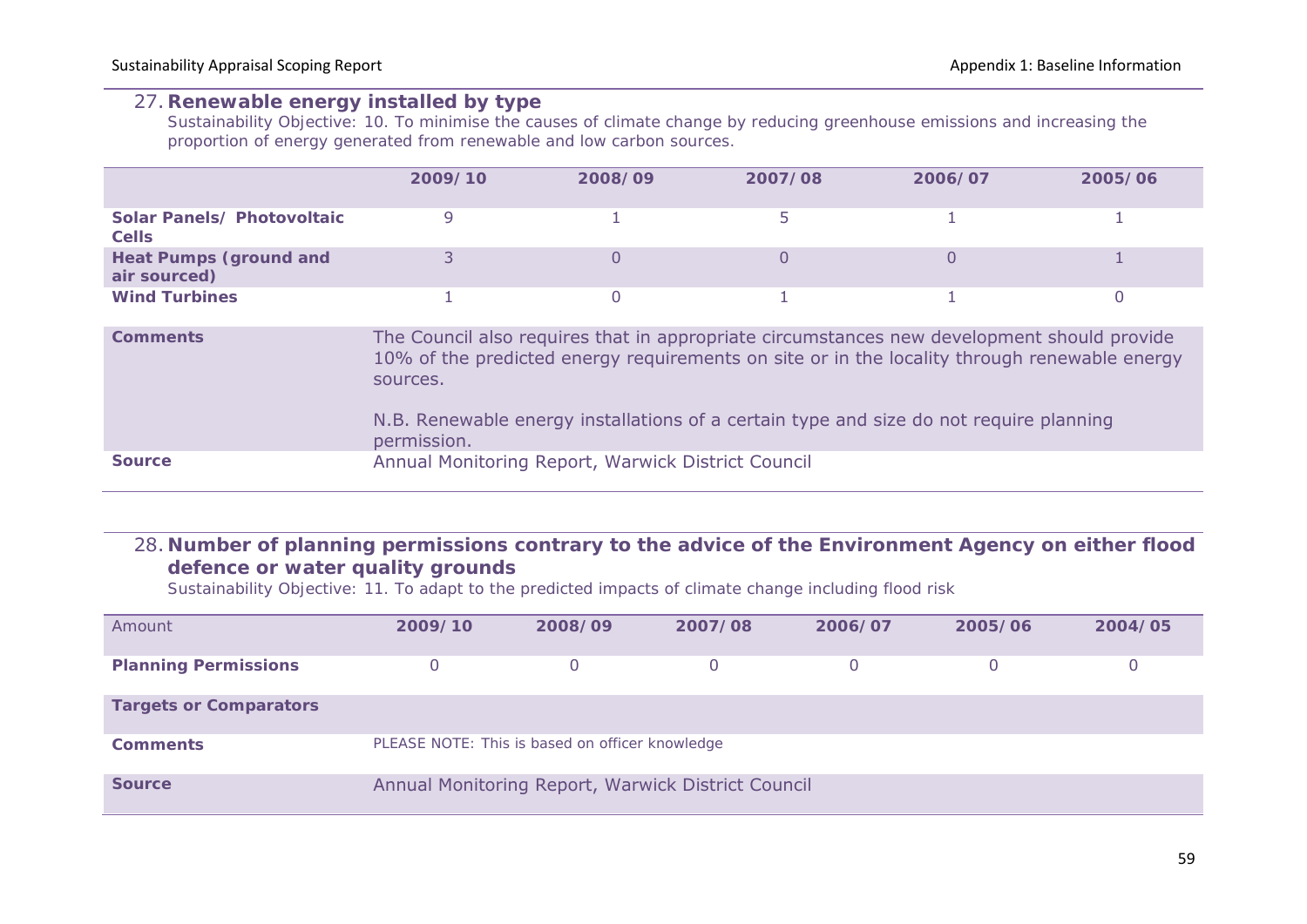#### 29. **Net additional dwellings for the current year**

*Sustainability Objective: 12. To meet the housing needs of the whole community (ensuring the provision of decent and affordable housing for all, of the right quantity, type, size and tenure)*

| Amount of dwellings | 09/10 | 08/09 | 07/08                                              | 06/07 | 05/06 | 04/05 | 03/04 | 02/03 | 01/02 | $2001 -$<br>2010 |
|---------------------|-------|-------|----------------------------------------------------|-------|-------|-------|-------|-------|-------|------------------|
| <b>Net</b>          | 177   | 410   | 580                                                | 465   | 733   | 702   | 709   | 946   | 844   | 5566             |
| <b>Gross</b>        | 188   | 427   | 608                                                | 523   | 782   | 746   | 733   | 973   | 872   | 5852             |
| <b>Source</b>       |       |       | Annual Monitoring Report, Warwick District Council |       |       |       |       |       |       |                  |

#### 30. **Affordable housing completions**

*Sustainability Objective: 12. To meet the housing needs of the whole community (ensuring the provision of decent and affordable housing for all, of the right quantity, type, size and tenure)*

| Amount of dwellings    | 09/10 | 08/09 | 07/08 | 06/07 | 05/06                                              | 04/05 | 03/04 | 02/03 | 01/02 | 00/01 |
|------------------------|-------|-------|-------|-------|----------------------------------------------------|-------|-------|-------|-------|-------|
| <b>Completed homes</b> | 46    | 120   | 167   | 54    | 30                                                 | 70    | 87    | 161   | 52    |       |
| <b>Source</b>          |       |       |       |       | Annual Monitoring Report, Warwick District Council |       |       |       |       |       |

#### 31. **Number of households on housing waiting list**

*Sustainability Objective: 12. To meet the housing needs of the whole community (ensuring the provision of decent and affordable housing for all, of the right quantity, type, size and tenure)*

| As of 1 April 2010 | 2010                                            | 2009  | 2008  | 2007  | 2006  | 2005  |
|--------------------|-------------------------------------------------|-------|-------|-------|-------|-------|
| <b>Households</b>  | 3,754                                           | 3,305 | 5,999 | 4,692 | 3,171 | 2,453 |
| <b>Comments</b>    | Excludes households looking for transfers only. |       |       |       |       |       |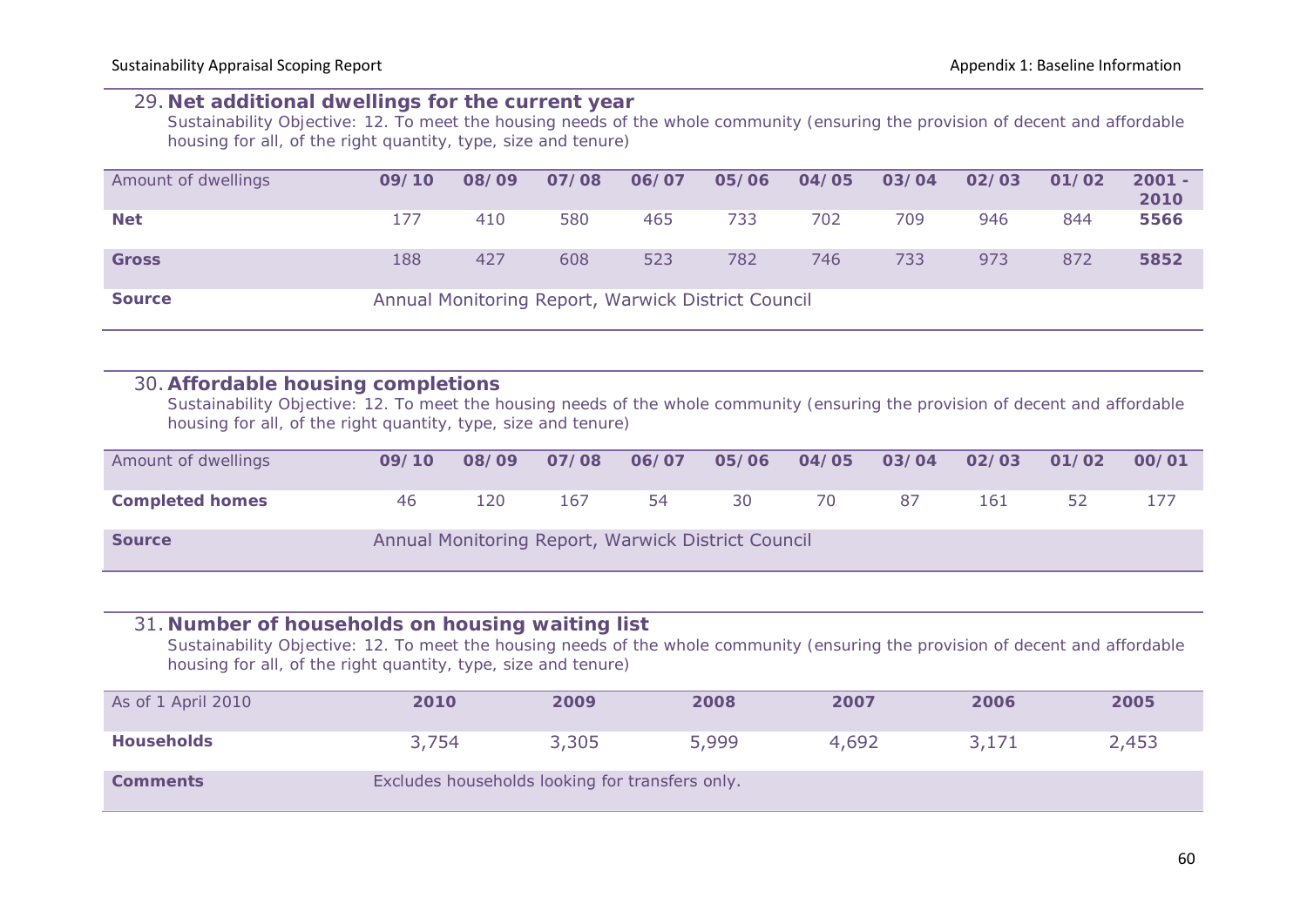#### **Source** Live Tables, Communities and Local Government

#### 32. **Homeless households in priority need in temporary accommodation**

*Sustainability Objective: 12. To meet the housing needs of the whole community (ensuring the provision of decent and affordable housing for all, of the right quantity, type, size and tenure)*

|                   | 09/10             | 08/09 | 07/08 | 06/07 | 05/06 | 04/05 | 03/04 | 02/03 | 01/02 |
|-------------------|-------------------|-------|-------|-------|-------|-------|-------|-------|-------|
| <b>Households</b> | 10                | 28    | 18    | 12    | 19    | 48    | 46    | 28    | 31    |
| <b>Source</b>     | HSSA Section E Q2 |       |       |       |       |       |       |       |       |

#### 33. **Number of private dwellings empty for more than 6 months per 1000 dwellings**

*12. To meet the housing needs of the whole community (ensuring the provision of decent and affordable housing for all, of the right quantity, type, size and tenure)*

|                        | 09/10               | 08/09         | 07/08         | 06/07         | 05/06           | 04/05           |
|------------------------|---------------------|---------------|---------------|---------------|-----------------|-----------------|
| Per 1000 Dwellings     | $9.4\%$             | $11.7\%$      | $13.4\%$      | $17.6\%$      | 25.3%           | 25.5%           |
| <b>Absolute Number</b> | 563 of 59,878       | 698 of 59,582 | 695 of 51,938 | 885 of 50,317 | 1,250 of 49,472 | 1,250 of 48,929 |
| <b>Source</b>          | HSSA Section A Q7ii |               |               |               |                 |                 |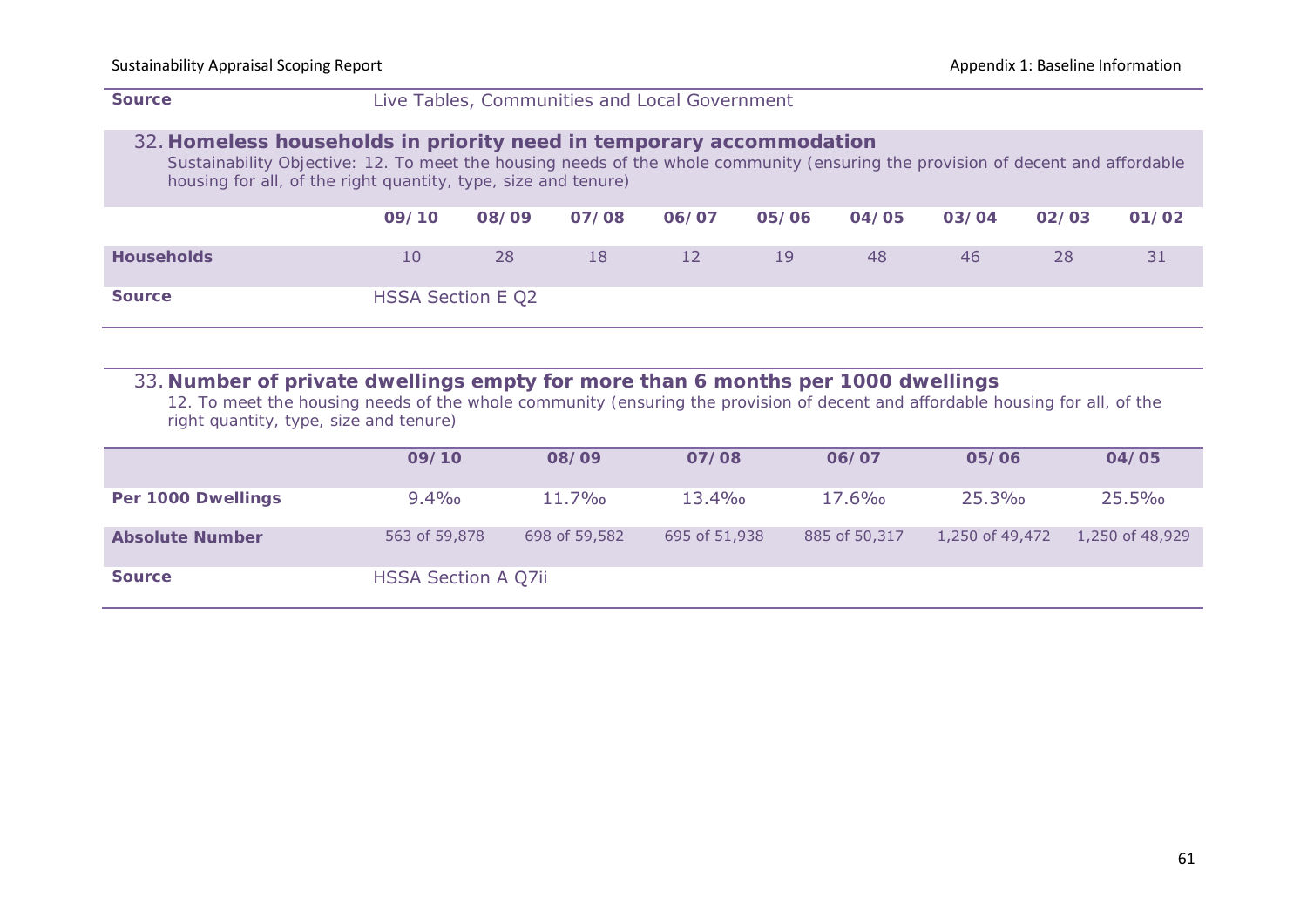#### 34. **Number of eligible open spaces managed to Green Flag (GF) award standard**

*Sustainability Objective: 13. To protect, enhance and improve accessibility to local services and community facilities*

|                    | 09/10                                     | 08/09 | 07/08                                                                                                       | 06/07 | 05/06 | 04/05 |
|--------------------|-------------------------------------------|-------|-------------------------------------------------------------------------------------------------------------|-------|-------|-------|
| <b>Open Spaces</b> |                                           |       |                                                                                                             |       |       |       |
| <b>Comments</b>    | standard                                  |       | Jephson and Mill Gardens, Leamington Spa is the only open space in the district managed to Green Flag Award |       |       |       |
| <b>Source</b>      | http://www.keepbritaintidy.org/GreenFlag/ |       |                                                                                                             |       |       |       |

## 35. **Percentage of District Council owned public buildings with access and facilities to people with disabilities**

*Sustainability Objective: 13. To protect, enhance and improve accessibility to local services and community facilities*

| Percentage    | 09/10                                       | 08/09 | 07/08 | 06/07 | 05/06 | 04/05 |
|---------------|---------------------------------------------|-------|-------|-------|-------|-------|
| Amount        | 77.3%                                       | 77.3% | 77.3% | 77.3% | 80%   | 77.3% |
| <b>Source</b> | Property Services, Warwick District Council |       |       |       |       |       |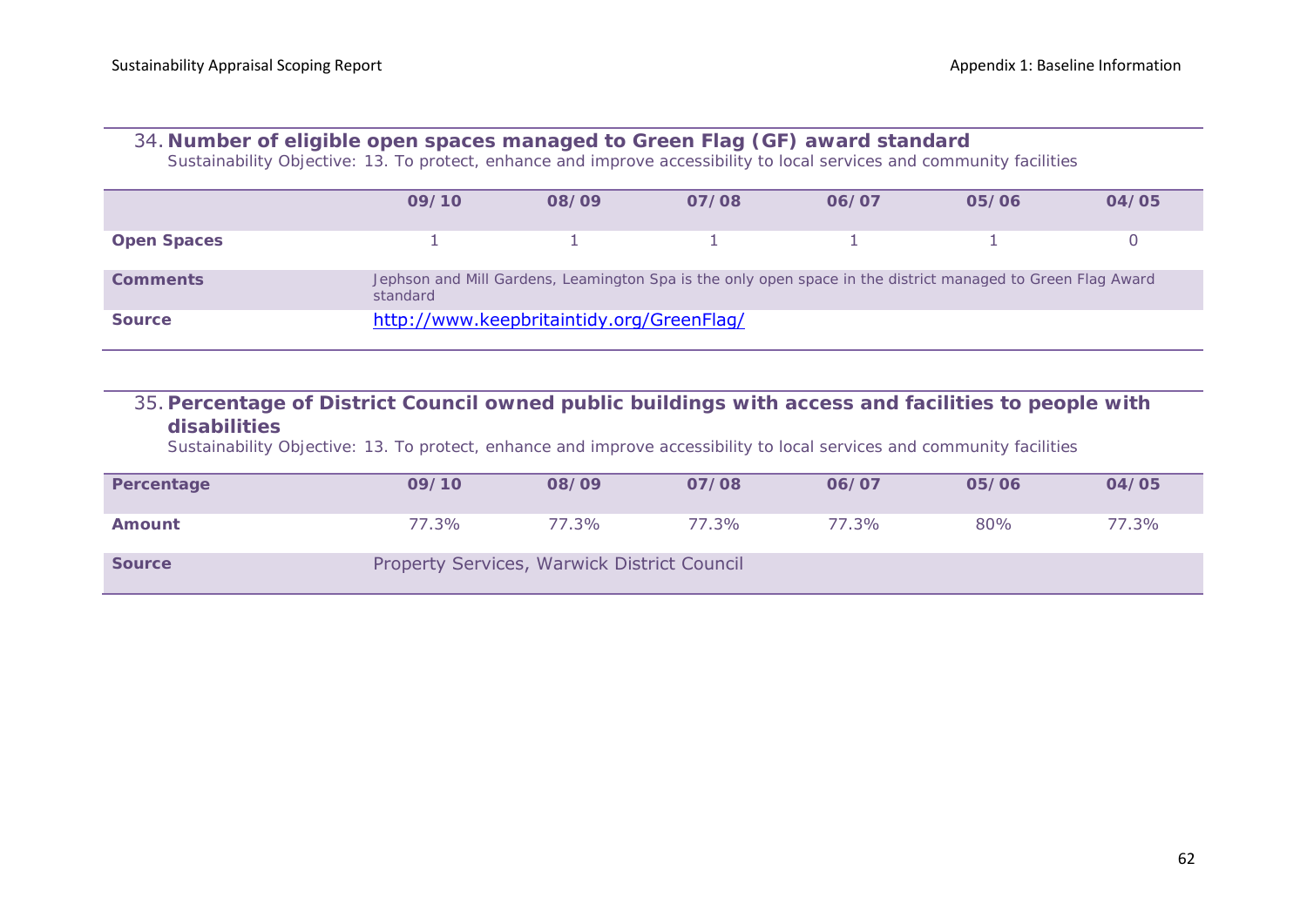## 36. **Percentage of households within set distances of key services**

*Sustainability Objective: 13. To protect, enhance and improve accessibility to local services and community facilities*

| Percentage                      | <b>Set</b><br><b>Distance</b> | 2009/10                                             |
|---------------------------------|-------------------------------|-----------------------------------------------------|
| <b>Banks/Building Societies</b> | 4 km                          | 94%                                                 |
| <b>Cash Points (all)</b>        | 4 km                          | 100%                                                |
| <b>Cash Points (Free)</b>       | 4 km                          | 97%                                                 |
| <b>Principle GP</b>             | 4 km                          | 98%                                                 |
| <b>All GP Surgeries</b>         | 4 km                          | 99%                                                 |
| <b>Dentists</b>                 | 4 km                          | 96%                                                 |
| <b>Hospitals</b>                | 8 km                          | 98%                                                 |
| <b>Job Centres</b>              | 8 km                          | 97%                                                 |
| <b>Petrol Stations</b>          | 4 km                          | 98%                                                 |
| <b>Post Offices</b>             | 2 km                          | 94%                                                 |
| <b>Convenience Stores</b>       | 4 km                          | 99%                                                 |
| <b>Supermarkets</b>             | 4 km                          | 95%                                                 |
| <b>Primary Schools</b>          | 2km                           | 96%                                                 |
| <b>Secondary Schools</b>        | 4 km                          | 95%                                                 |
| <b>Source</b>                   |                               | Quality of Life Report, Warwickshire County Council |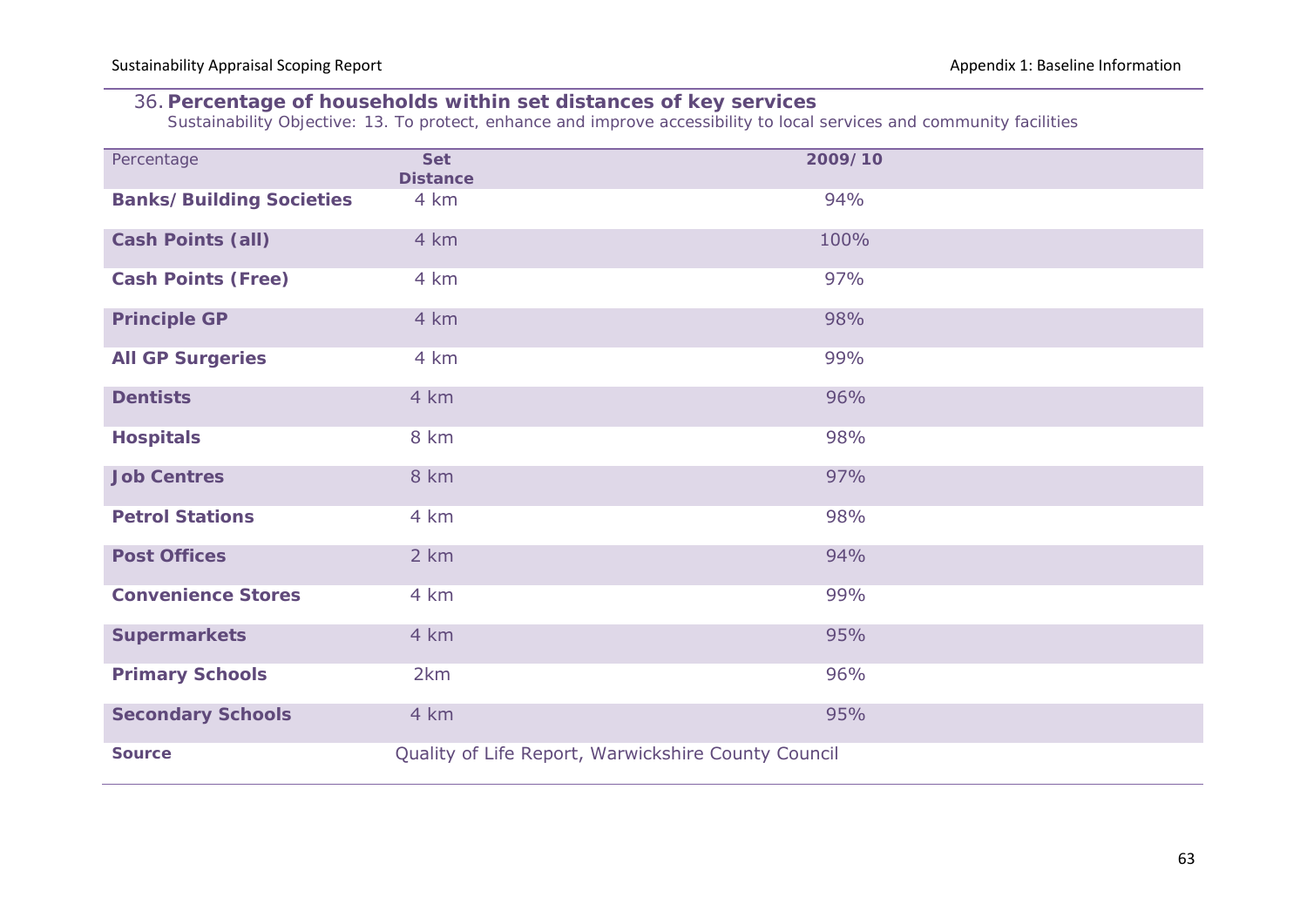### 37. **Male/Female life expectancy at birth (Average of two years)**

*Sustainability Objective: 14. To improve health and well being*

| Average age    | 2007-2009 | 2005-2007 | 2004-2006                                                                            | 2003-2005 | 2002-2004 |
|----------------|-----------|-----------|--------------------------------------------------------------------------------------|-----------|-----------|
| <b>Males</b>   | 79.5      | 79.1      | 78.2                                                                                 | 78.0      | 77.8      |
| <b>Females</b> | 81.6      | 83.2      | 83.2                                                                                 | 82.9      | 82.6      |
| <b>Source</b>  |           |           | Quality of Life Report, Warwickshire County Council / Office for National Statistics |           |           |

# 38. **Percentage of residents taking 30 minutes or more moderate exercise five times per week**

*Sustainability Objective: 14. To improve health and well being*

| Percentage               | 2009/10                                                                                                                                                                     | 2007/08   | 2006/07   |
|--------------------------|-----------------------------------------------------------------------------------------------------------------------------------------------------------------------------|-----------|-----------|
| $5+ times$               | 26%                                                                                                                                                                         | <b>NA</b> | <b>NA</b> |
| $4+ times*$              | <b>NA</b>                                                                                                                                                                   | 42%       | 36.8%     |
| $2 - 3$ times*           | <b>NA</b>                                                                                                                                                                   | 38.2%     | 38.2%     |
| $0-1$ times <sup>*</sup> | <b>NA</b>                                                                                                                                                                   | 20.9%     | $8.2\%$   |
| <b>Comments</b>          | PLEASE NOTE: 2006-2008 data is the % of residents taking 30 mins or more moderate<br>exercise 0-1, 2+ and 4+ times per week (Source WCC Public Satisfaction Surveys/QofLR). |           |           |
| <b>Source</b>            | Quality of Life Report, Warwickshire County Council / Office for National Statistics                                                                                        |           |           |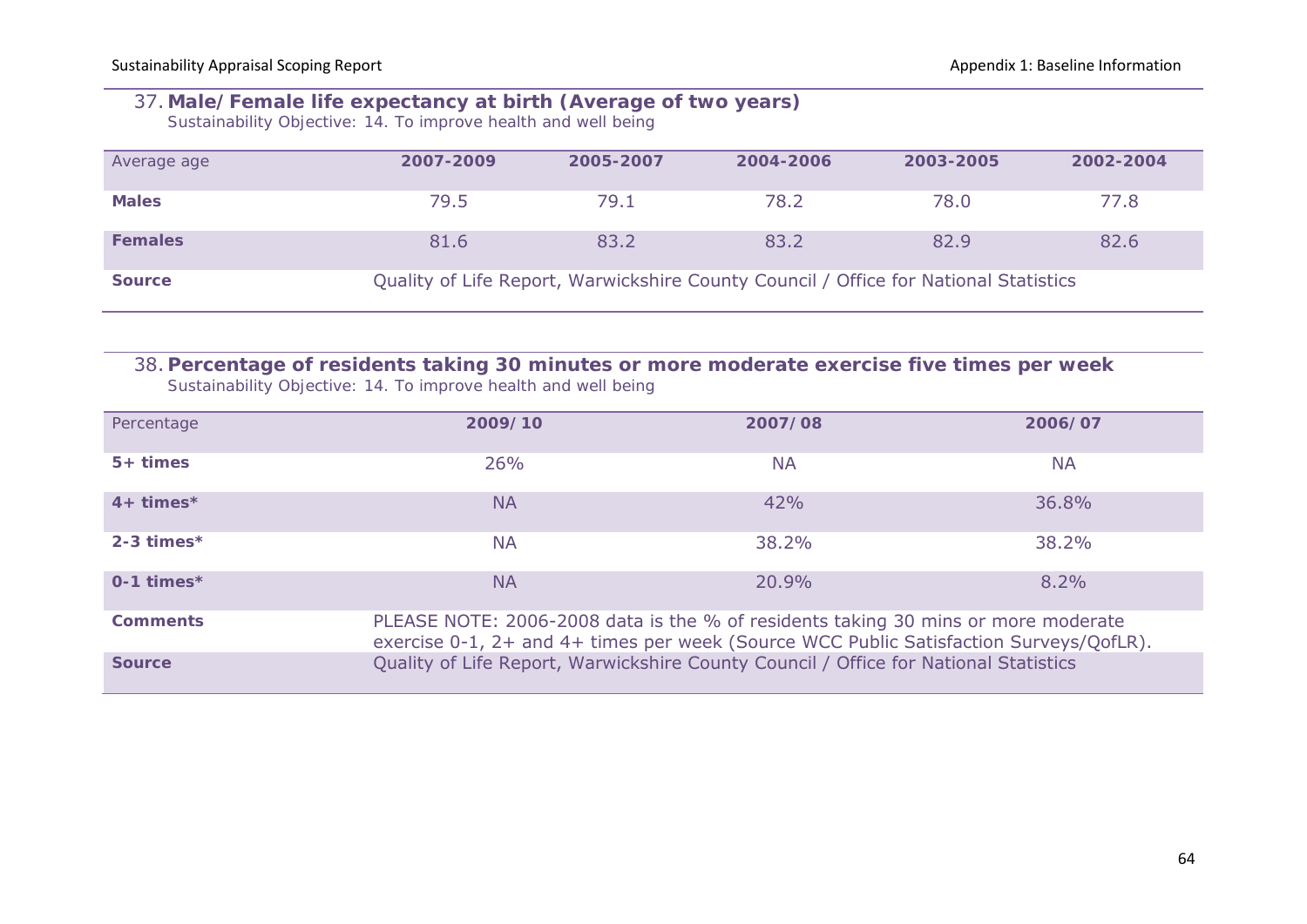## 39. **Proportion of working age population claiming workless benefits**

*Sustainability Objective: 15. To reduce poverty and social exclusion*

| Percentage       | <b>Nov 2009</b>       | <b>Nov 2008</b> | <b>Nov 2007</b>                                                                            | <b>Nov 2006</b> | <b>Nov 2005</b> | <b>Nov 2000</b> |
|------------------|-----------------------|-----------------|--------------------------------------------------------------------------------------------|-----------------|-----------------|-----------------|
|                  |                       |                 |                                                                                            |                 |                 |                 |
| <b>Claimants</b> | 8.3                   | 7.4             | 6.7                                                                                        | $\sqrt{1}$      | $\sqrt{0}$      | 7.8             |
|                  |                       |                 |                                                                                            |                 |                 |                 |
| <b>Comments</b>  |                       |                 | JSA; Incapacity Benefit; Lone Parent Income Support; Income Support Claimants not included |                 |                 |                 |
|                  |                       |                 |                                                                                            |                 |                 |                 |
|                  | in the previous three |                 |                                                                                            |                 |                 |                 |
| <b>Source</b>    |                       |                 | Quality of Life Report, Warwickshire County Council / Office for National Statistics       |                 |                 |                 |
|                  |                       |                 |                                                                                            |                 |                 |                 |
|                  |                       |                 |                                                                                            |                 |                 |                 |

## 40. **Fear of crime by type**

*Sustainability Objective: 16. To reduce crime, fear of crime and antisocial behaviour*

| Percentage of those fairly worried<br>about:          | 2009 | 2008 | 2007 | 2006 | 2005 | 2004 | 2003 | 2000 |
|-------------------------------------------------------|------|------|------|------|------|------|------|------|
| Having their home broken into<br>and something stolen | 45   | 64   | 62   | 58   | 55   | 56   | 54   | 64   |
| <b>Being attacked</b>                                 | 33   | 49   | 49   | 35   | 52   | 43   | 37   | 43   |
| Having their car stolen                               | 32   | 51   | 51   | 39   | 44   | 45   | 46   | 57   |

**Source Source Council Quality of Life Report, Warwickshire County Council**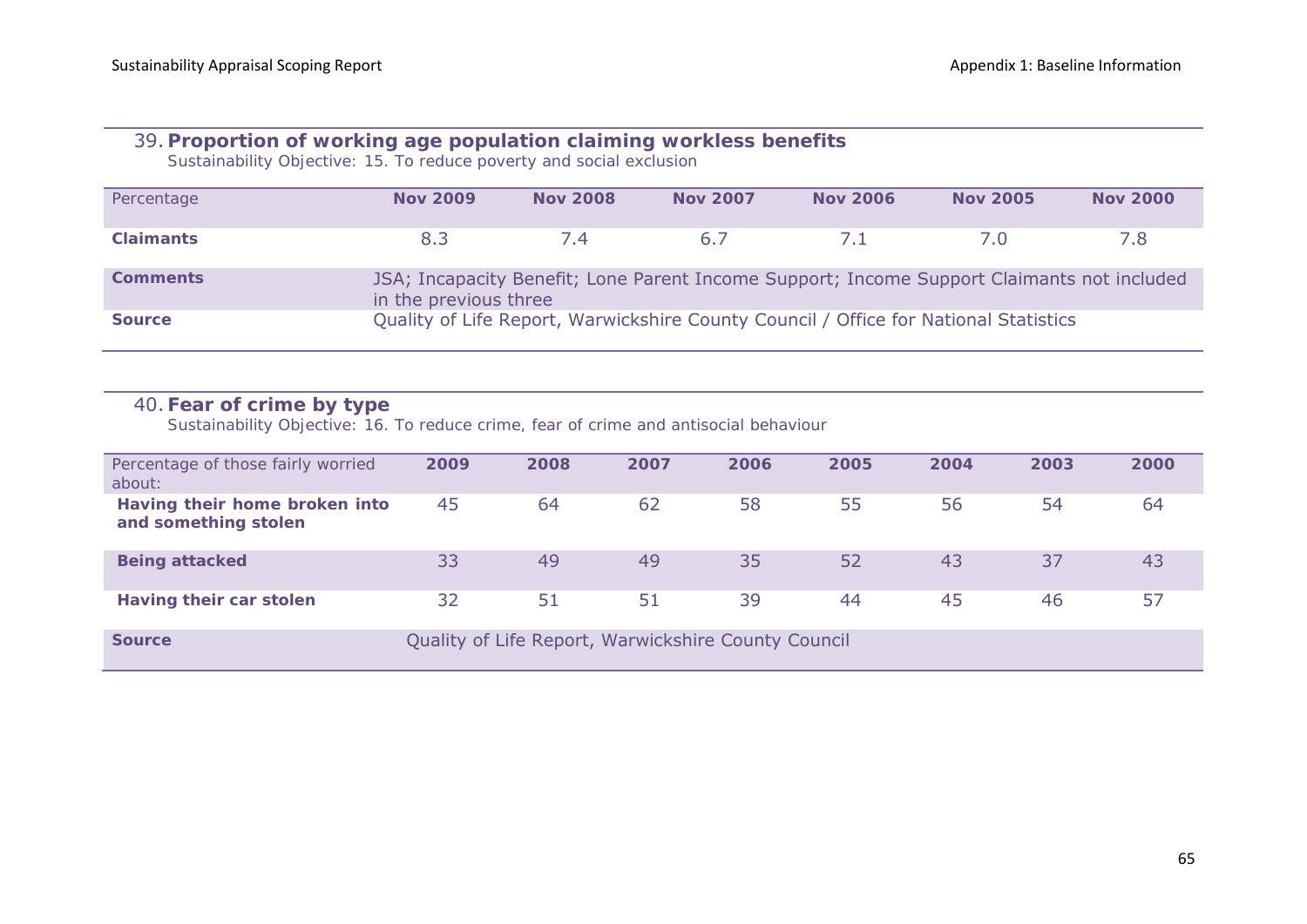## 41. **Recorded crime rates by type**

*Sustainability Objective: 16. To reduce crime, fear of crime and antisocial behaviour*

| Number of crimes by type recorded per<br>1000 population or households | 2009/10                                                                                                                                                                  | 2008/09 | 2007/08                                             | 2006/07 | 2005/06 | 2004/05 | 2003/04 |  |  |
|------------------------------------------------------------------------|--------------------------------------------------------------------------------------------------------------------------------------------------------------------------|---------|-----------------------------------------------------|---------|---------|---------|---------|--|--|
| <b>Domestic Burglaries</b>                                             | 10.5                                                                                                                                                                     | 9.2     | 8.7                                                 | 11.4    | 9.2     | 11.05   | 14.22   |  |  |
| <b>Violent Crime</b>                                                   | 9.58                                                                                                                                                                     | 13.5    | 16.0                                                | 15.5    | 14.2    | 14.6    | 14.9    |  |  |
| <b>Vehicle Crime</b>                                                   | 8.13                                                                                                                                                                     | 10.1    | 7.8                                                 | 11.0    | 9.5     | 10.2    | 11.6    |  |  |
| <b>Robberies</b>                                                       | -                                                                                                                                                                        | 0.65    | 0.60                                                | 0.80    | 0.60    | 0.61    | 0.71    |  |  |
| <b>Criminal Damage</b>                                                 | 11.17                                                                                                                                                                    | $\sim$  | ٠                                                   | -       | ۰       | ۰       |         |  |  |
| <b>Comments</b>                                                        | PLEASE NOTE: Rate is per 1000 population except domestic burglary, which is per 1000<br>households.<br>Robberies recorded upto 2008/09 and Criminal Damage from 2009/10. |         |                                                     |         |         |         |         |  |  |
| <b>Source</b>                                                          |                                                                                                                                                                          |         | Quality of Life Report, Warwickshire County Council |         |         |         |         |  |  |

#### 42. **Recorded Antisocial Behaviour Rates**

*Sustainability Objective 16: To reduce crime, fear of crime and antisocial behaviour*

|                          | 2009/10 | 2008/09                                                    | 2007/08 | 2006/07 |  |  |  |  |  |  |
|--------------------------|---------|------------------------------------------------------------|---------|---------|--|--|--|--|--|--|
| <b>Total</b>             | 6,078   | 7,086                                                      | 7,221   | 7,158   |  |  |  |  |  |  |
| Rate Per 1,000 Residents | 44      | 53                                                         | 54.3    | 53.9    |  |  |  |  |  |  |
| <b>Comments</b>          |         |                                                            |         |         |  |  |  |  |  |  |
| <b>Source</b>            |         | <b>Quality of Life Report, Warwickshire County Council</b> |         |         |  |  |  |  |  |  |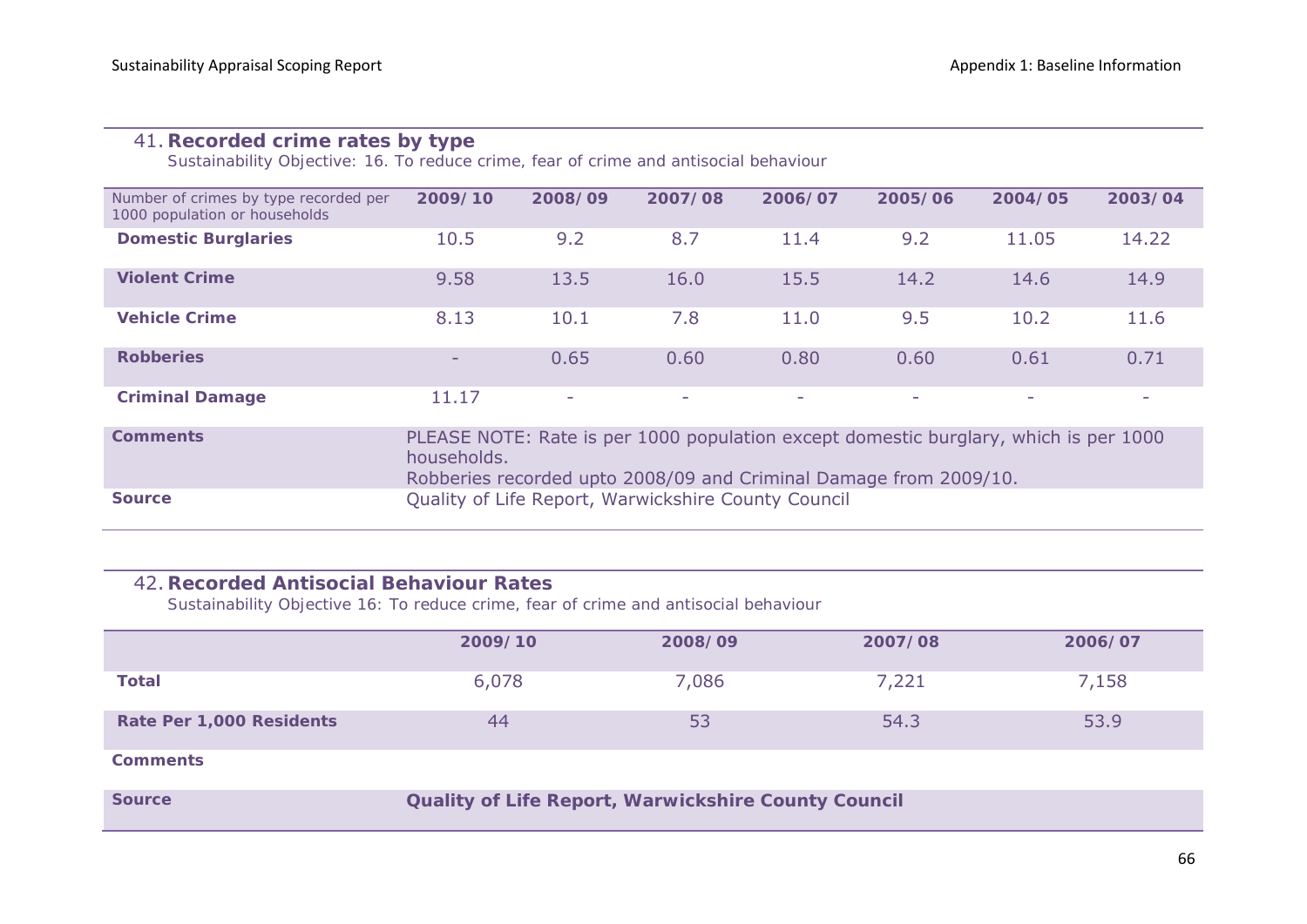#### 43. **Percentage of respondents that have a 'high' perceived level of antisocial behaviour in their local area**

*Sustainability Objective 16: To reduce crime, fear of crime and antisocial behaviour*

| Percentage              | 2009 | 2008 | 2007 | 2006 | 2005 | 2004 | 2003 |
|-------------------------|------|------|------|------|------|------|------|
| <b>Warwick District</b> | 11%  | 15%  | 18%  | 22%  | 26%  | 24%  | 34%  |
| Warwickshire            | 15%  | 16%  | 20%  | 23%  | 26%  | 27%  | 38%  |
| <b>Comments</b>         |      |      |      |      |      |      |      |

**Source <b>COULTERE** COULD COULD COUNTER COUNTS COUNTS COUNTS COUNTS COUNTS COUNTS COUNTS COUNTS COUNTS COUNTS COUNTS COUNTS COUNTS COUNTS COUNTS COUNTS COUNTS COUNTS COUNTS COUNTS COUNTS COUNTS COUNTS COUNTS COUNTS COUNTS C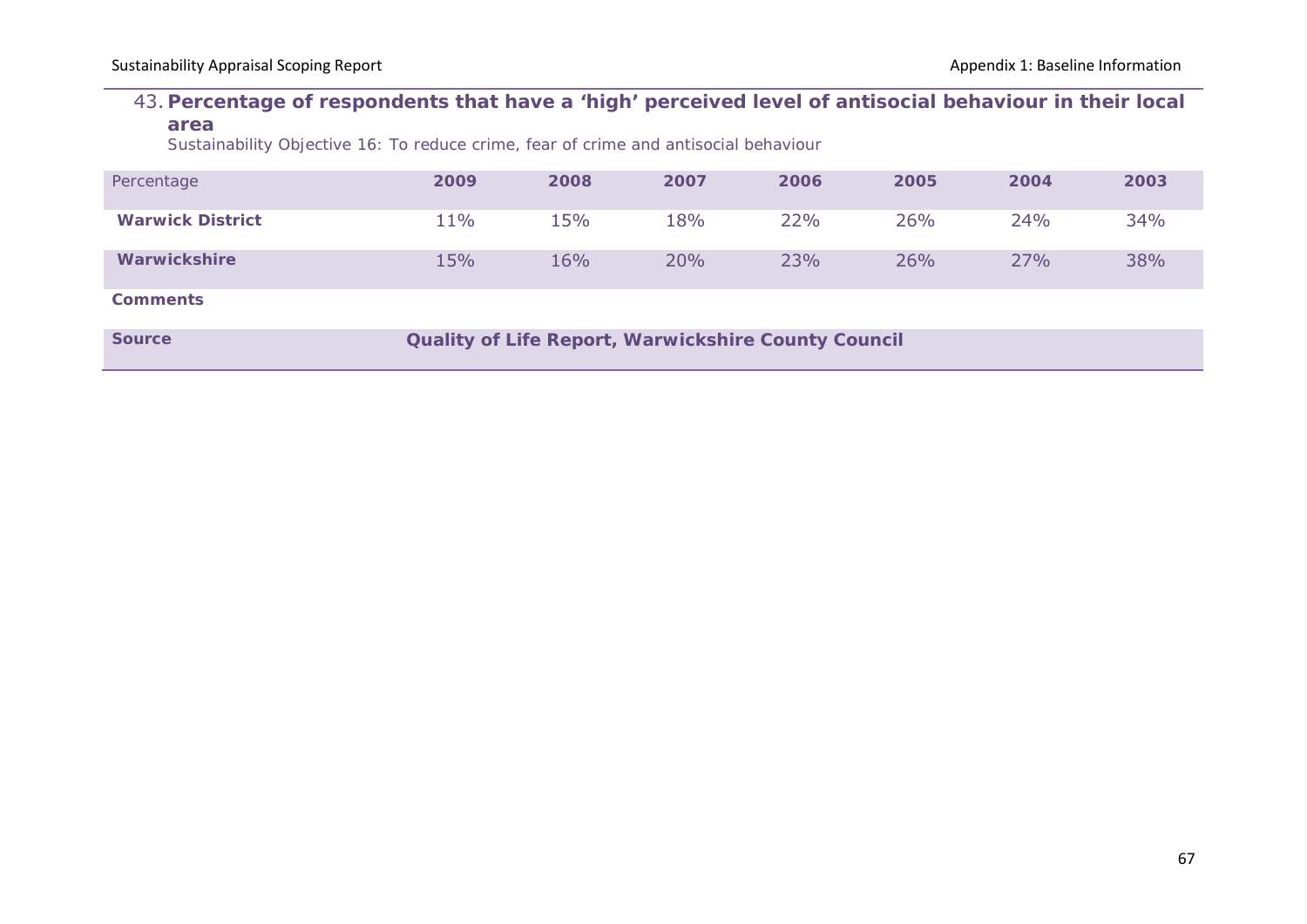#### **Appendix 1b: Air Quality Management Areas**

## **Leamington Spa**

This area is situated in South Town Leamington Spa and is centred on High Street, Clemens Street and Bath Street.

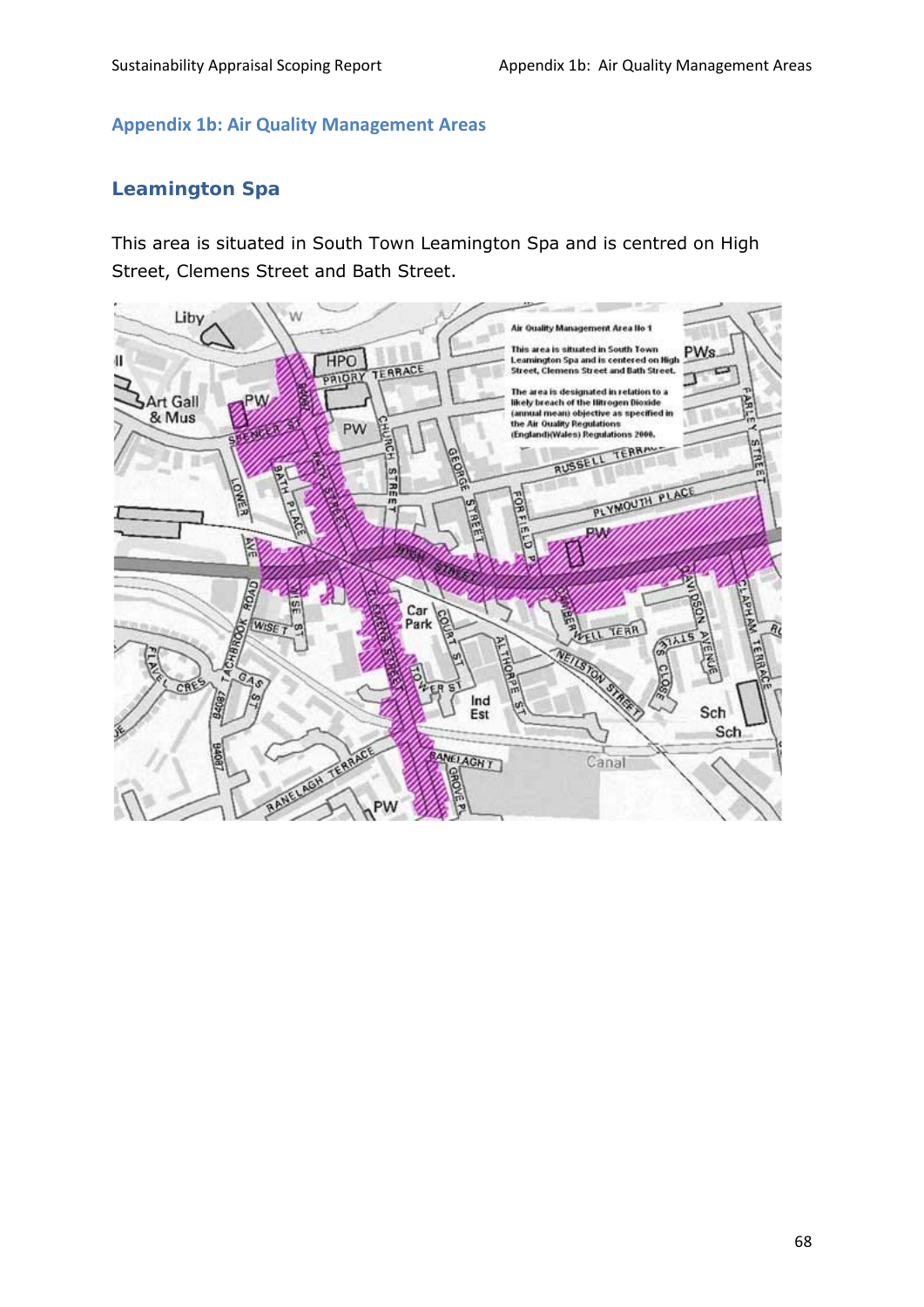## **New Street, Kenilworth**

This area includes all properties fronting onto New Street from the junction of Bridge Street / Fieldgate Lane up to and including No 17.



This area is designated in respect of a likely breach of the Nitrogen Dioxide (annual mean)<br>objective as specified in the Air Quality Regulations (England) (Wales) 2000 as amended.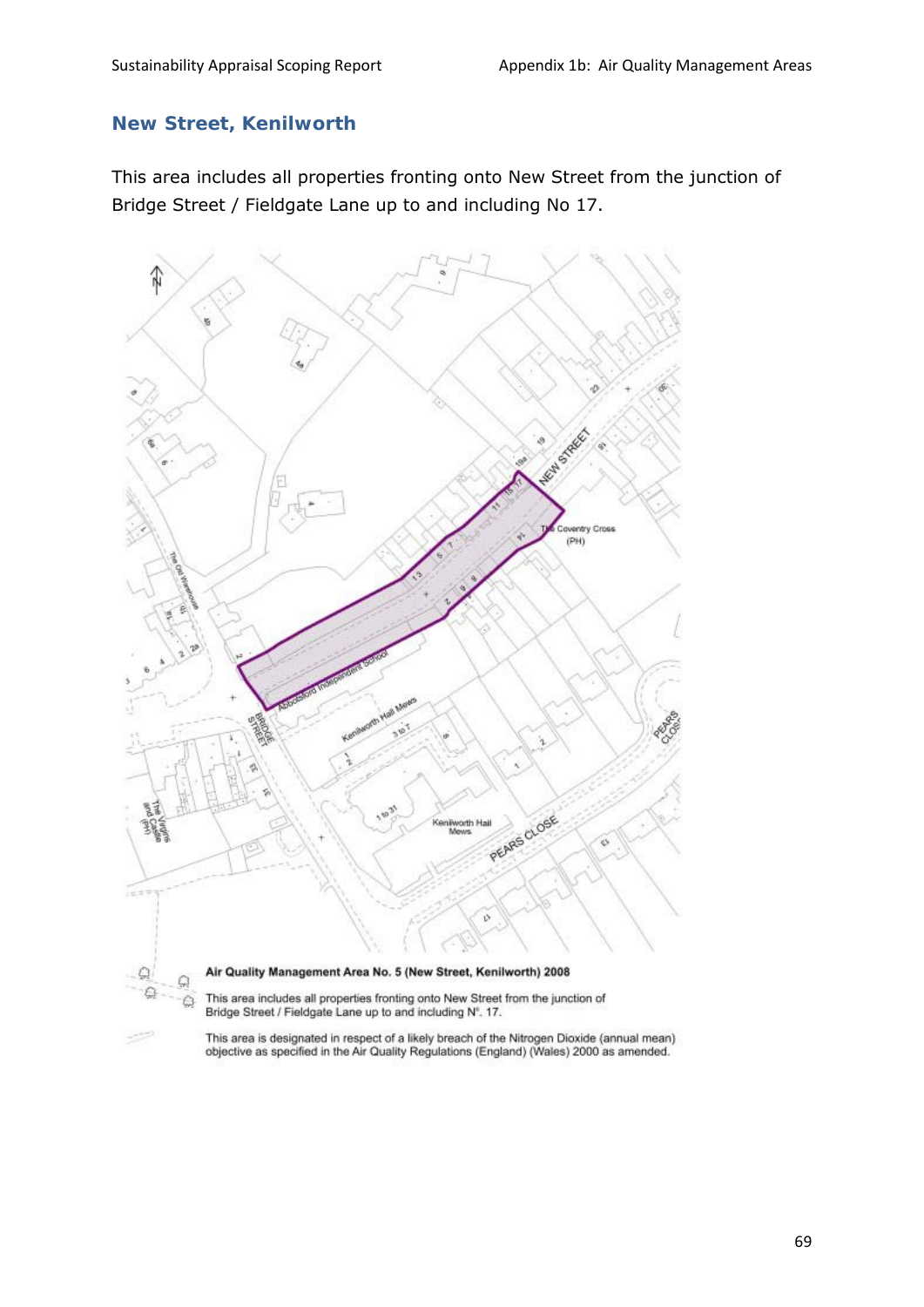#### **Warwick**

The area includes all the properties fronting Jury Street, High Street, Bowling green Street, Theatre Street, Northgate, The Butts, Smith Street, St Nicholas Church Street and Saltisford to junction with Vittle Drive. Also including properties 2 Leycester Court, 13, 15 and 17 West Street, Westgate Almshouses, 2 and 4 St Johns.